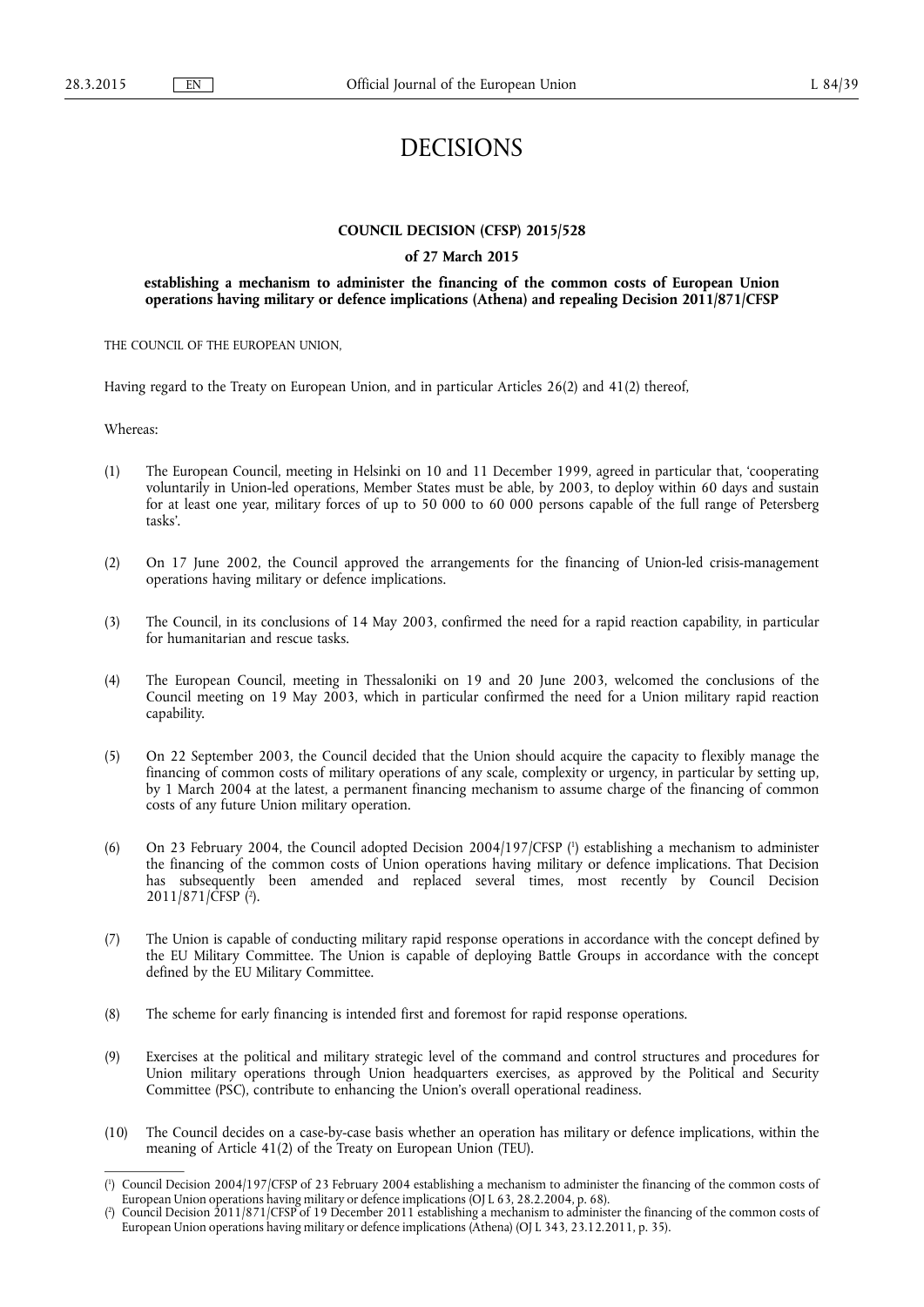- (11) The second subparagraph of Article 41(2) of the TEU provides that Member States whose representatives in the Council have made a formal declaration pursuant to the second subparagraph of Article 31(1) thereof, shall not be obliged to contribute to the financing of the operation having military or defence implications concerned.
- (12) In accordance with Article 5 of the Protocol No 22 on the position of Denmark annexed to the TEU and to the Treaty on the Functioning of the European Union, Denmark does not participate in the elaboration and implementation of decisions and actions of the Union which have defence implications. Denmark does not participate in this decision and therefore does not participate in the financing of the mechanism.
- (13) Provisions should be adopted to ensure that Athena protects individuals with regard to the processing of their personal data.
- (14) Pursuant to Article 43 of Decision 2011/871/CFSP, the Council has reviewed that Decision and agreed to amend it.
- (15) For the sake of clarity, Decision 2011/871/CFSP should be repealed and replaced by a new Decision,

HAS ADOPTED THIS DECISION:

### *Article 1*

# **Definitions**

For the purpose of this Decision:

- (a) 'participating Member States' means the Member States of the Union, except Denmark;
- (b) 'contributing States' means the Member States contributing to the financing of the military operation in question in accordance with Article 41(2) of the TEU and the third States contributing to the financing of the common costs of this operation pursuant to agreements between them and the Union;
- (c) 'operations' means the Union operations having military or defence implications;
- (d) 'military supporting actions' means the Union operations, or parts thereof, decided by the Council in support of a third State or a third organisation, which have military or defence implications, but which are not under the authority of Union Headquarters;
- (e) 'day' refers to a calendar day, not a working day, unless otherwise indicated.

### CHAPTER 1

### **MECHANISM**

#### *Article 2*

### **Establishment of the mechanism**

- 1. A mechanism to administer the financing of the common costs of operations is hereby established.
- 2. The mechanism shall be called Athena.

3. Athena shall act on behalf of the participating Member States or, regarding the specific operations, the contributing States.

# *Article 3*

#### **Legal capacity**

With a view to the administrative management of the financing of Union operations with military or defence implications, Athena shall have the necessary legal capacity, in particular, to hold bank accounts, acquire, hold or dispose of property, enter into contracts and administrative arrangements and be a party to legal proceedings. Athena shall be non-profit-making.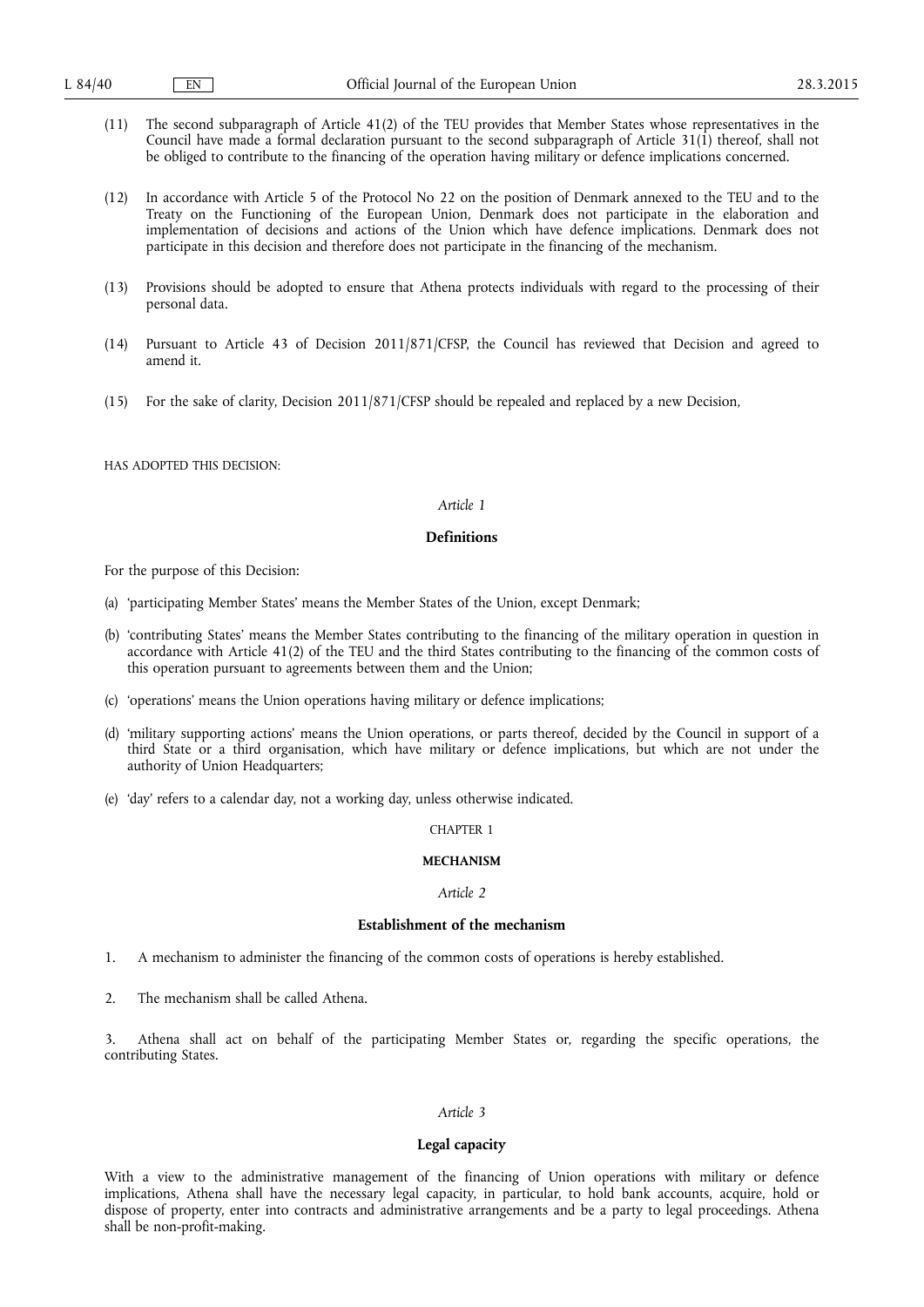### **Coordination with third parties**

To the extent necessary to achieve its tasks, and in conformity with the objectives and policies of the Union, Athena shall coordinate its activities with the Member States, Union institutions and bodies, and international organisations.

#### CHAPTER 2

### **ORGANISATIONAL STRUCTURE**

# *Article 5*

#### **Management bodies and staff**

1. Athena shall be managed, under the authority of the Special Committee, by:

(a) the administrator;

(b) the commander of each operation, in relation to the operation which he or she commands ('operation commander');

(c) the accounting officer.

2. Athena shall use existing administrative structures of the Union to the greatest possible extent. Athena shall resort to staff made available as necessary by the Union institutions or seconded by Member States.

3. The Secretary-General of the Council may provide the administrator and the accounting officer with the staff needed for them to carry out their functions, which may be on the basis of a proposal by a participating Member State.

4. Athena's bodies and staff shall be mobilised on the basis of operational needs.

# *Article 6*

#### **Special Committee**

1. A Special Committee composed of one representative of each participating Member State is established.

Representatives of the European External Action Service (EEAS) and of the Commission shall be invited to attend the meetings of the Special Committee without taking part in its votes.

2. Athena shall be managed under the authority of the Special Committee.

- 3. When the Special Committee is discussing the financing of the common costs of a given operation:
- (a) the Special Committee shall be composed of one representative of each contributing Member State;
- (b) the representatives of contributing third States shall participate in the proceedings of the Special Committee. They shall neither take part in nor be present at its votes;
- (c) the operation commander or his or her representative shall participate in the proceedings of the Special Committee, without taking part in its votes.

4. The Presidency of the Council shall convene and chair the meetings of the Special Committee. The administrator shall provide the secretariat for the Special Committee. He or she shall draw up the minutes of the result of the Committee's discussions. He or she shall not take part in its votes.

5. The accounting officer shall participate as necessary in the proceedings of the Special Committee, without taking part in its votes.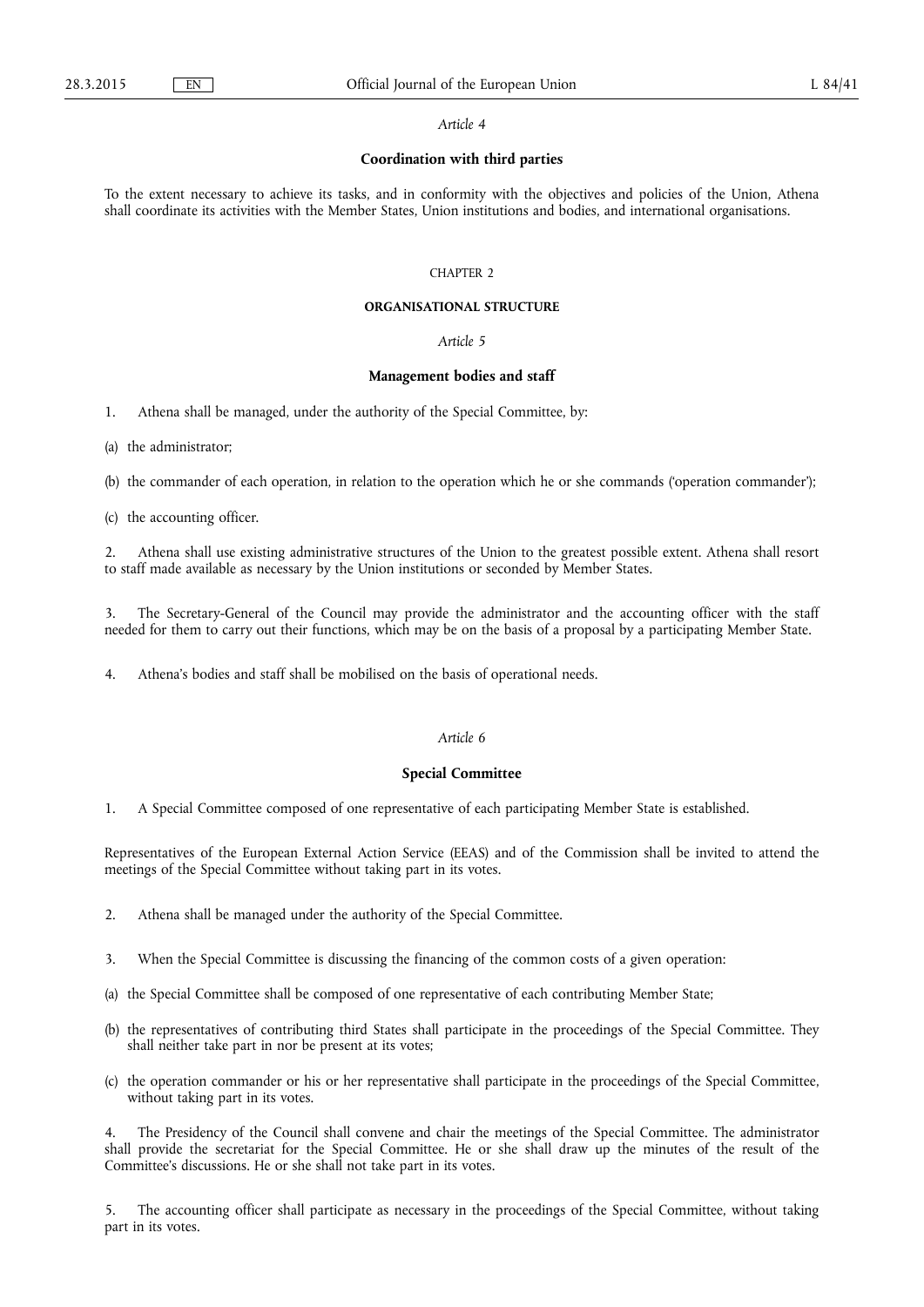6. If a participating Member State, the administrator or the operation commander so requests, the Presidency shall convene the Special Committee within at most 15 days.

7. The administrator shall adequately inform the Special Committee of any claim or dispute involving Athena.

The Special Committee shall decide unanimously amongst its members, taking into account its composition as defined in paragraphs 1 and 3. Its decisions shall be binding.

The Special Committee approves all budgets, taking into account the relevant reference amounts, and generally exercises the competences pursuant to this Decision.

10. The Special Committee shall be informed by the administrator, the operation commander and the accounting officer as provided for in this Decision.

11. The text of the acts approved by the Special Committee pursuant to this Decision shall at the time of their approval be signed by the chairman of the Special Committee and by the administrator.

# *Article 7*

#### **Administrator**

1. The Secretary-General of the Council, after informing the Special Committee, shall appoint the administrator and at least one deputy administrator for a period of three years.

- 2. The administrator shall carry out his or her duties on behalf of Athena.
- 3. The administrator:
- (a) shall draw up and submit to the Special Committee any draft budget. The 'expenditure' section for an operation in any draft budget shall be drawn up on the basis of a proposal from the operation commander;
- (b) shall adopt the budgets after their approval by the Special Committee;
- (c) shall be the authorising officer for the sections 'revenue', 'common costs incurred in preparation for, or further to, operations' and 'operational common costs' incurred outside the active phase of the operation;
- (d) as regards revenue, shall implement the financial arrangements made with third parties in relation to the financing of the common costs of the Union military operations;
- (e) shall open one or more bank accounts on behalf of Athena.

The administrator shall ensure that the rules established by this Decision are complied with, and that the decisions of the Special Committee are implemented.

5. The administrator shall be authorised to adopt any measures which he or she deems necessary to implement the expenditure financed through Athena. He or she shall inform the Special Committee thereof.

The administrator shall coordinate work on financial questions relating to the Union military operations. He or she shall be the contact point with national administrations and, as appropriate, international organisations on these matters.

7. The administrator shall be accountable to the Special Committee.

### *Article 8*

#### **Operation commander**

1. The operation commander shall carry out his or her duties on behalf of Athena in relation to the financing of the common costs of the operation which he or she commands.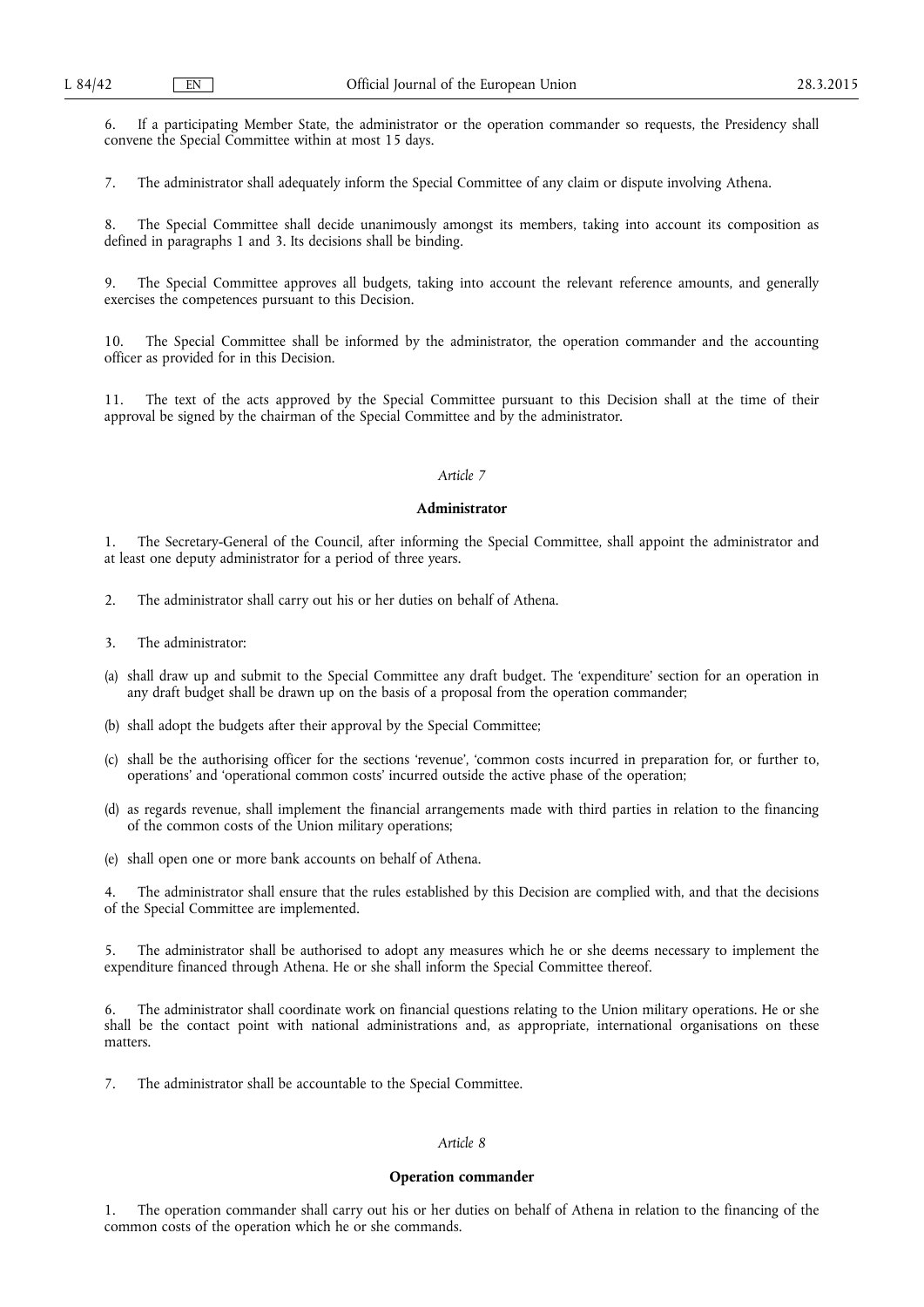- 2. For the operation which he or she commands, the operation commander shall:
- (a) send the administrator his or her proposals for the 'expenditure operational common costs' section of the draft budgets;
- (b) as an authorising officer, implement the appropriations relating to the operational common costs as well as expenditure under Article 28; he or she shall exercise authority over any person participating in the implementation of those appropriations, including pre-financing; he or she may award contracts and enter into contracts on behalf of Athena; he or she shall open a bank account on behalf of Athena for the operation which he or she commands;
- (c) as an authorising officer, implement the appropriations relating to expenditure under Article 30; he shall exercise authority over any person participating in the implementation of those appropriations, on the basis of the relevant provisions in the ad hoc administrative agreement with the third party. He or she may award and enter into contracts on behalf of the third party; he or she shall open one bank account for each third party contribution.

The operation commander shall be authorised to adopt any measures which he or she deems necessary to implement the expenditure financed through Athena, for the operation which he or she commands. He or she shall inform the administrator and the Special Committee thereof.

4. Except in duly warranted circumstances approved by the Special Committee following a proposal by the administrator, the operation commander shall use the accounting and asset management system provided by Athena. The administrator shall inform the Special Committee in advance when he or she considers that such circumstances exist.

# *Article 9*

### **Accounting officer**

1. The Secretary-General of the Council shall appoint the accounting officer and at least one deputy accounting officer for a period of three years.

- 2. The accounting officer shall carry out his or her duties on behalf of Athena.
- 3. The accounting officer shall be responsible for:
- (a) proper implementation of payments, collection of revenue and recovery of amounts established as being receivable;
- (b) preparing the financial statements for Athena each year, and, after completion of each operation, the accounts for that operation;
- (c) supporting the administrator when he or she submits the annual accounts or the accounts for an operation to the Special Committee for approval;
- (d) keeping the accounts for Athena;
- (e) laying down the accounting rules and methods and the chart of accounts;
- (f) laying down and validating the accounting systems for revenue and, where appropriate, validating systems laid down by the authorising officer to supply or justify accounting information;
- (g) keeping supporting documents;
- (h) treasury management, jointly with the administrator.

The administrator and the operation commander shall provide the accounting officer with all the information necessary for the production of accounts which accurately represent Athena's financial assets and budget implementation administered by Athena. They shall guarantee its reliability.

5. The accounting officer shall be accountable to the Special Committee.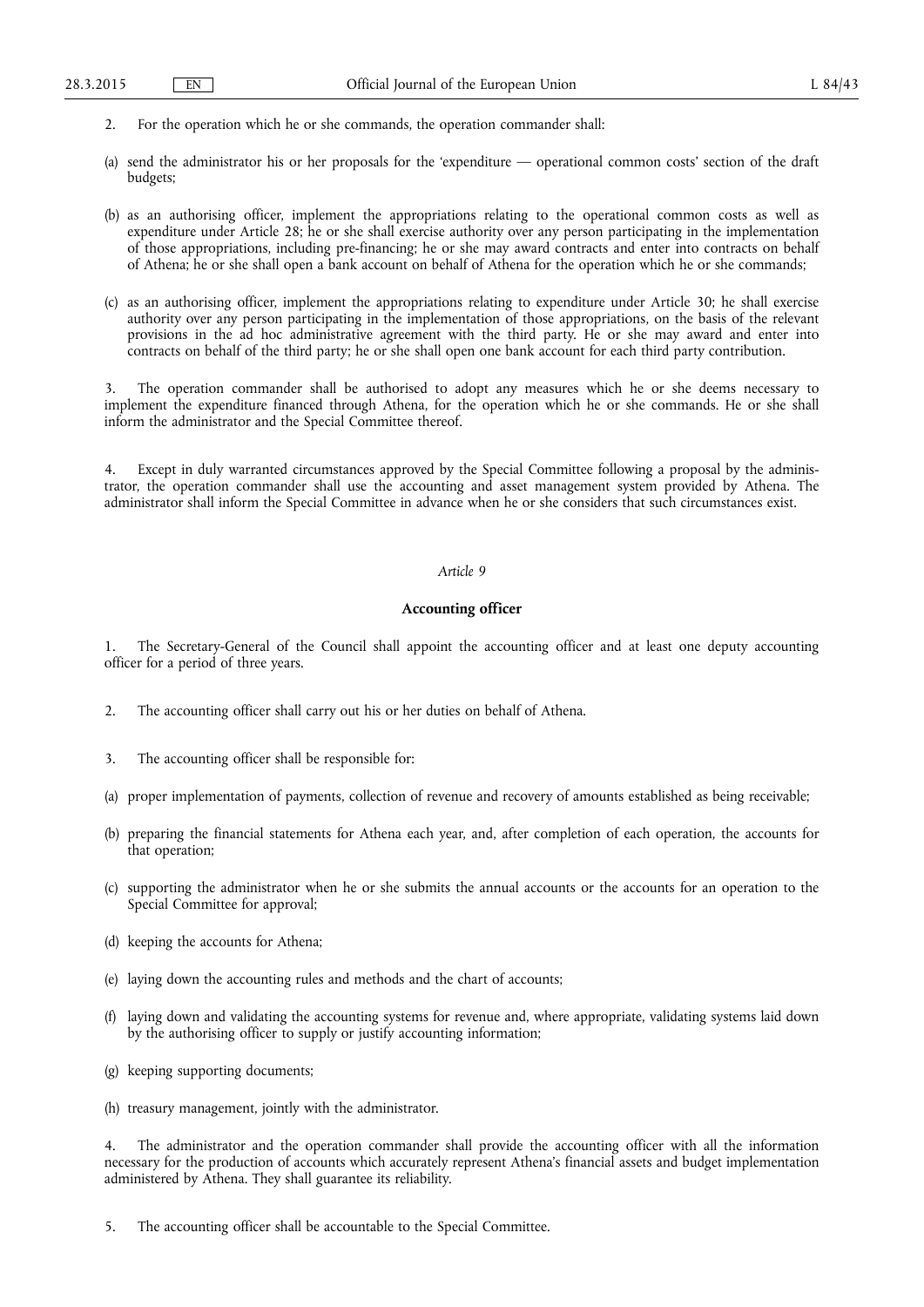### **General provisions applicable to the administrator, the accounting officer and Athena's staff**

1. The functions of administrator or deputy administrator, on the one hand, and accounting officer or deputy accounting officer, on the other, shall be mutually incompatible.

2. Any deputy administrator shall act under the authority of the administrator. Any deputy accounting officer shall act under the authority of the accounting officer.

3. A deputy administrator shall replace the administrator when he or she is absent. A deputy accounting officer shall replace the accounting officer when he or she is absent.

4. Officials and other servants of the Union, when carrying out functions on behalf of Athena, shall remain subject to the rules and regulations applicable to them.

5. The staff made available to Athena by the Member States shall be subject to the same rules as those set out in the Council decision concerning the rules applicable to national experts on secondment, and to the provisions agreed on by their national administration and the Union institution or Athena.

6. Before their appointment, the staff of Athena must have received clearance for access to classified information up to at least 'SECRET UE/EU SECRET' level held by the Council, or equivalent clearance by a Member State.

7. The administrator may negotiate and enter into arrangements with the Member States or Union institutions with a view to designating in advance those staff who could, if need be, be made immediately available to Athena.

#### CHAPTER 3

#### **ADMINISTRATIVE ARRANGEMENTS AND FRAMEWORK CONTRACTS**

# *Article 11*

### **Administrative arrangements and framework contracts**

1. Administrative arrangements may be negotiated with Member States, Union institutions and bodies, third States and international organisations in order to facilitate procurement and/or the financial aspects of mutual support in operations in the most cost-effective manner.

- 2. Such arrangements shall be:
- (a) subject to consultation of the Special Committee if they are concluded with Member States, Union institutions or bodies;
- (b) submitted for approval to the Special Committee if they are concluded with third States or international organisations.

Such arrangements shall be signed by the administrator or, where appropriate, the respective operation commander, acting on behalf of Athena, and by the competent administrative authorities of the other parties referred to in paragraph 1.

4. Framework contracts may be concluded in order to facilitate procurement in the most cost-effective manner. Such contracts shall be submitted for approval to the Special Committee before being signed by the administrator and shall be made available to Member States and operation commanders should they wish to make use of them. This provision will impose no obligation on any Member State to avail of or to procure goods or services on the basis of a framework contract.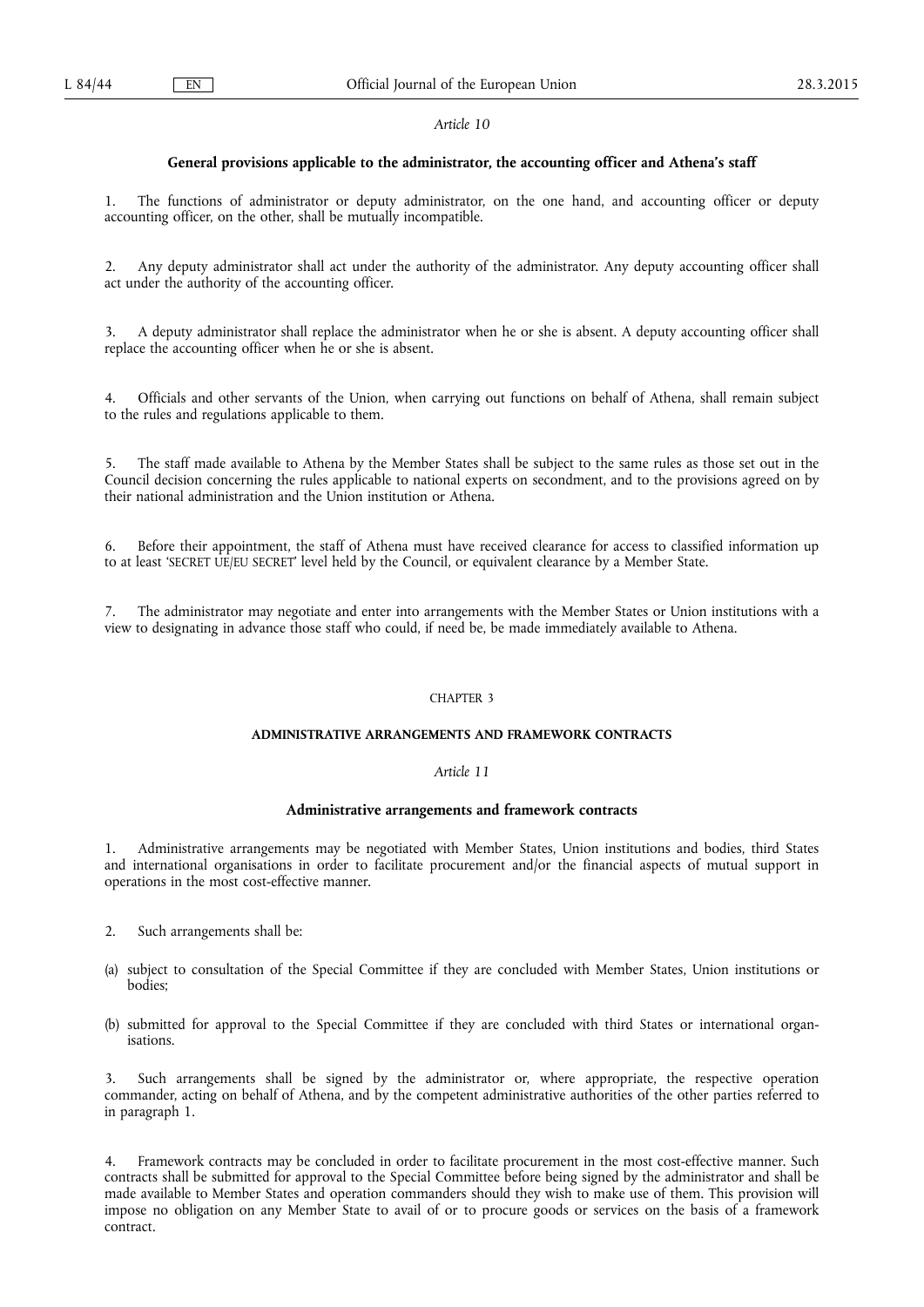#### **Standing and ad hoc administrative arrangements on modalities for the payment of third States' contributions**

1. In the framework of the agreements concluded between the Union and third States indicated by the Council as potential contributors to Union operations or as contributors to a specific Union operation, the administrator shall negotiate with these third States standing or ad hoc administrative arrangements. These arrangements shall take the form of an Exchange of Letters between Athena and the competent administrative services of the third States concerned establishing the modalities necessary to facilitate swift payment of contributions.

2. Pending the conclusion of the agreements referred to in paragraph 1, the administrator may take the necessary measures to facilitate payments by the contributing third States.

3. The administrator shall inform the Special Committee in advance of the envisaged arrangements referred to in paragraph 1, before signing them on behalf of Athena.

When a military operation is launched by the Union, the administrator shall, for the amounts of contributions decided by the Council, implement the arrangements with the third States contributing to that operation.

### CHAPTER 4

#### **BANK ACCOUNTS**

#### *Article 13*

# **Opening and purpose**

1. Any bank account shall be opened at a first-rate financial institution with its head office in a Member State and shall be a current or a short-term account in euro. In duly warranted circumstances, and after approval of the administrator, accounts may be opened at financial institutions with head office outside the Member States.

2. In duly warranted circumstances, accounts may be opened in currencies other than the euro.

3. The contributions from contributing States shall be paid into these bank accounts. They shall be used to make the necessary advances to the operation commander for the implementation of expenditure relating to the common costs of a military operation.

4. The contributions pursuant to Article 28 and 30 shall each be paid in separate bank accounts. They shall be used to implement the expenditures for which the administration has been entrusted to Athena as specified in the respective Articles.

# *Article 14*

#### **Management of funds**

1. Any payment from Athena's account shall require the joint signature of the administrator or a deputy administrator on the one hand and the accounting officer or a deputy accounting officer on the other.

2. No bank account may be overdrawn.

#### CHAPTER 5

### **COMMON COSTS**

#### *Article 15*

### **Definition of common costs and periods for eligibility**

1. The common costs listed in Annex I shall be at the expense of Athena whenever they are incurred. When entered in an article of the budget showing the operation to which they are most related, they shall be regarded as operational costs of that operation. Otherwise, they shall be regarded as common costs incurred in preparation for, or following, operations.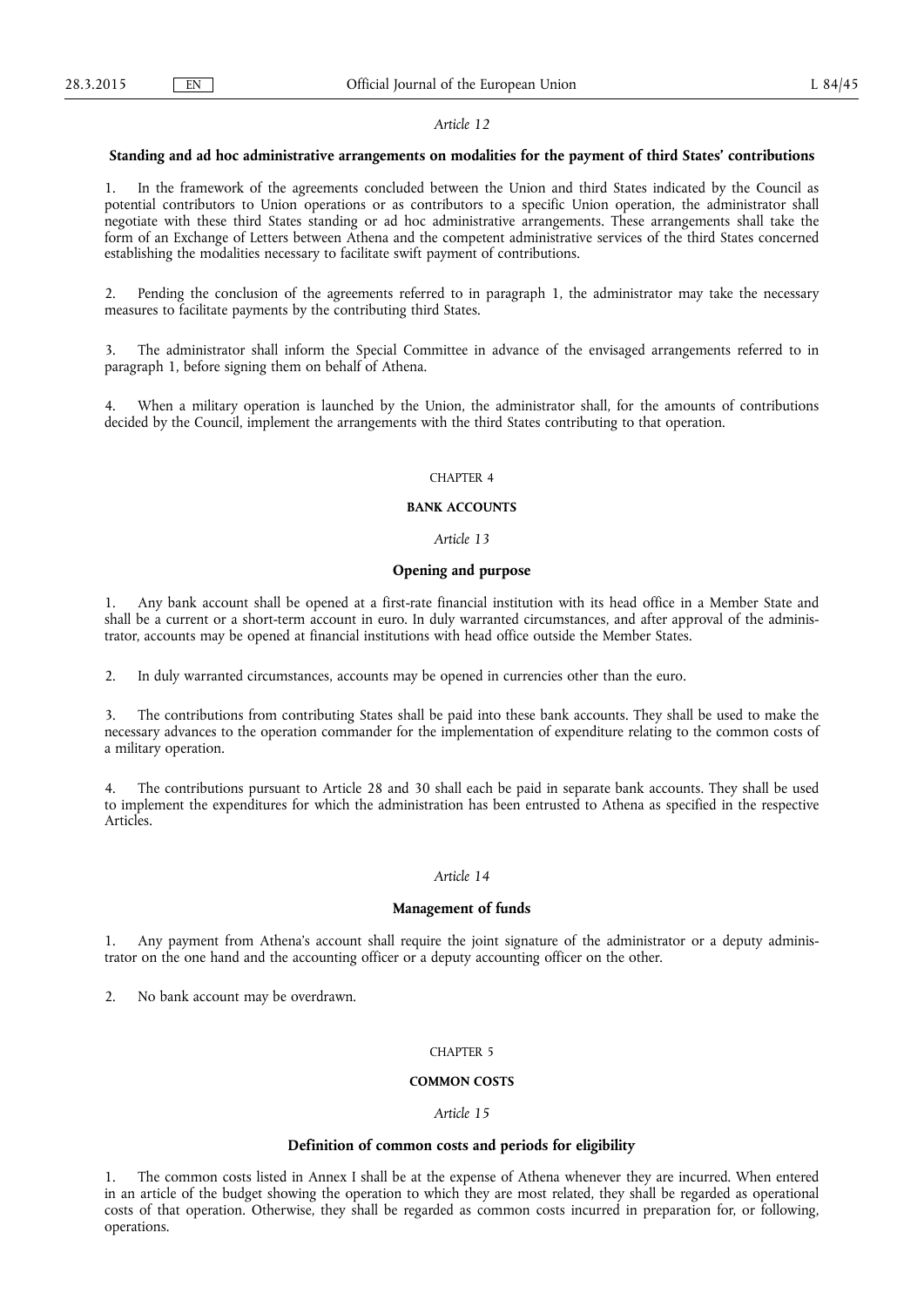2. Furthermore, Athena shall bear the operational common costs listed in Annex II during the period from the approval of the crisis management concept for the operation until the appointment of the operation commander. In particular circumstances, after the PSC has been consulted, the Special Committee may modify the period during which these costs shall be borne by Athena.

3. During the active phase of an operation, which runs from the date on which the operation commander is appointed to the day on which the operation headquarters ceases its activity, Athena shall bear as operational common costs:

- (a) the common costs listed in Part A of Annex III;
- (b) the common costs listed in Part B of Annex III, when the Council so decides;
- (c) the common costs listed in Part C of Annex III, when the operation commander so requests and if the Special Committee approves it.

4. During the active phase of a military supporting action, as determined by the Council, Athena shall bear as operational common costs the common costs defined by the Council on a case-by-case basis by reference to Annex III.

5. The operational common costs of an operation also include the expenditure necessary to wind it up, as listed in Annex IV.

The operation is wound up when the equipment and infrastructure commonly funded for the operation have found their final destination and the accounts for the operation have been approved.

6. No expenditure incurred with a view to covering costs which would in any case have been borne by one or more contributing States, a Union institution or an international organisation, independently of the organisation of an operation, may be eligible as a common cost.

7. The Special Committee may decide on a case-by-case basis that, in view of particular circumstances, certain incremental costs other than those listed in Part B of Annex III shall be regarded as common costs for one given operation during its active phase.

8. If unanimity cannot be achieved in the Special Committee, the latter may, at the initiative of the Presidency, refer the question to the Council.

# *Article 16*

#### **Exercises**

1. The common costs of the Union's exercises shall be financed through Athena following the rules and procedures similar to those for operations to which all participating Member States contribute.

2. These exercise common costs shall be composed of, firstly, incremental costs for deployable or fixed headquarters and, secondly, incremental costs incurred by the Union recourse to NATO common assets and capabilities when made available for an exercise.

3. Exercise common costs shall not include costs related to:

(a) capital acquisitions, including those related to buildings, infrastructure and equipment;

- (b) the planning and preparatory phase of exercises, unless approved by the Special Committee;
- (c) transport, barracks and lodging for forces.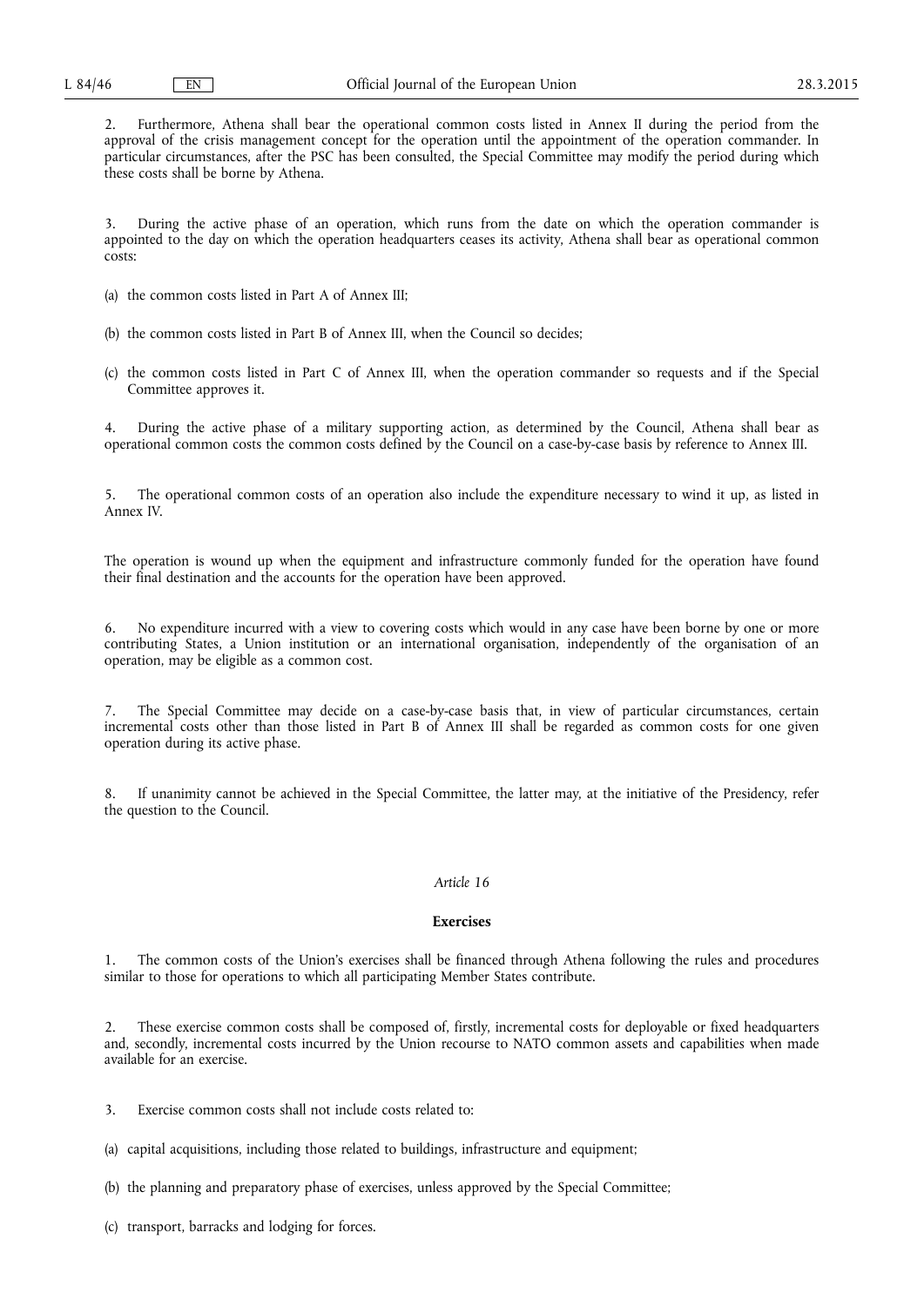#### **Reference amount**

Any Council decision by which the Council decides to establish or extend a Union military operation shall contain a reference amount for the common costs of that operation. The administrator shall, with the support in particular of the Union military staff and, if he or she is in office, the operation commander, evaluate the amount judged necessary to cover the common costs of the operation for the planned period. The administrator shall propose this amount through the Presidency to the Council body responsible for examining the draft decision. The members of the Special Committee shall be invited to the discussions of this body concerning the reference amount.

#### CHAPTER 6

#### **BUDGET**

### *Article 18*

#### **Budgetary principles**

The budget, drawn up in euro, is the act which for each financial year lays down and authorises all the revenue and expenditure relating to common costs administered by Athena.

2. All expenditure shall be linked to a specific operation, except where appropriate for the costs listed in Annex I.

3. The appropriations entered in the budget are authorised for the duration of a financial year which begins on 1 January and ends on 31 December of the same year.

4. Budget revenue and expenditure shall be in balance.

5. No revenue or expenditure relating to common costs may be implemented other than by allocation to a heading in the budget and within the limit of the appropriations entered there, except pursuant to Article 34(5).

#### *Article 19*

### **Annual budget**

1. Each year the administrator shall draw up a draft budget for the following financial year, with the assistance of each operation commander for his or her operation.

- 2. The draft shall include:
- (a) the appropriations deemed necessary to cover the common costs incurred in preparation for, or further to, operations;
- (b) the appropriations deemed necessary to cover the operational common costs for ongoing or planned operations, including, where appropriate, to reimburse common costs which have been pre-financed by a State or third party;
- (c) the provisional appropriations as referred to in Article 26;
- (d) a forecast of the revenue needed to cover expenditure.

3. The commitment and payment appropriations shall be classified in titles and chapters grouping expenditure together by type or purpose, subdivided as necessary into articles. Detailed comments by chapter or article shall be included in the draft budget. One specific title shall be dedicated to each operation. One specific title shall be the general part of the budget and shall include the common costs incurred in preparation for, or further to, operations.

4. Each title may include a chapter entitled 'provisional appropriations'. These appropriations shall be entered where there is uncertainty, based on serious grounds, about the amount of appropriations needed or the scope for implementing the appropriations entered.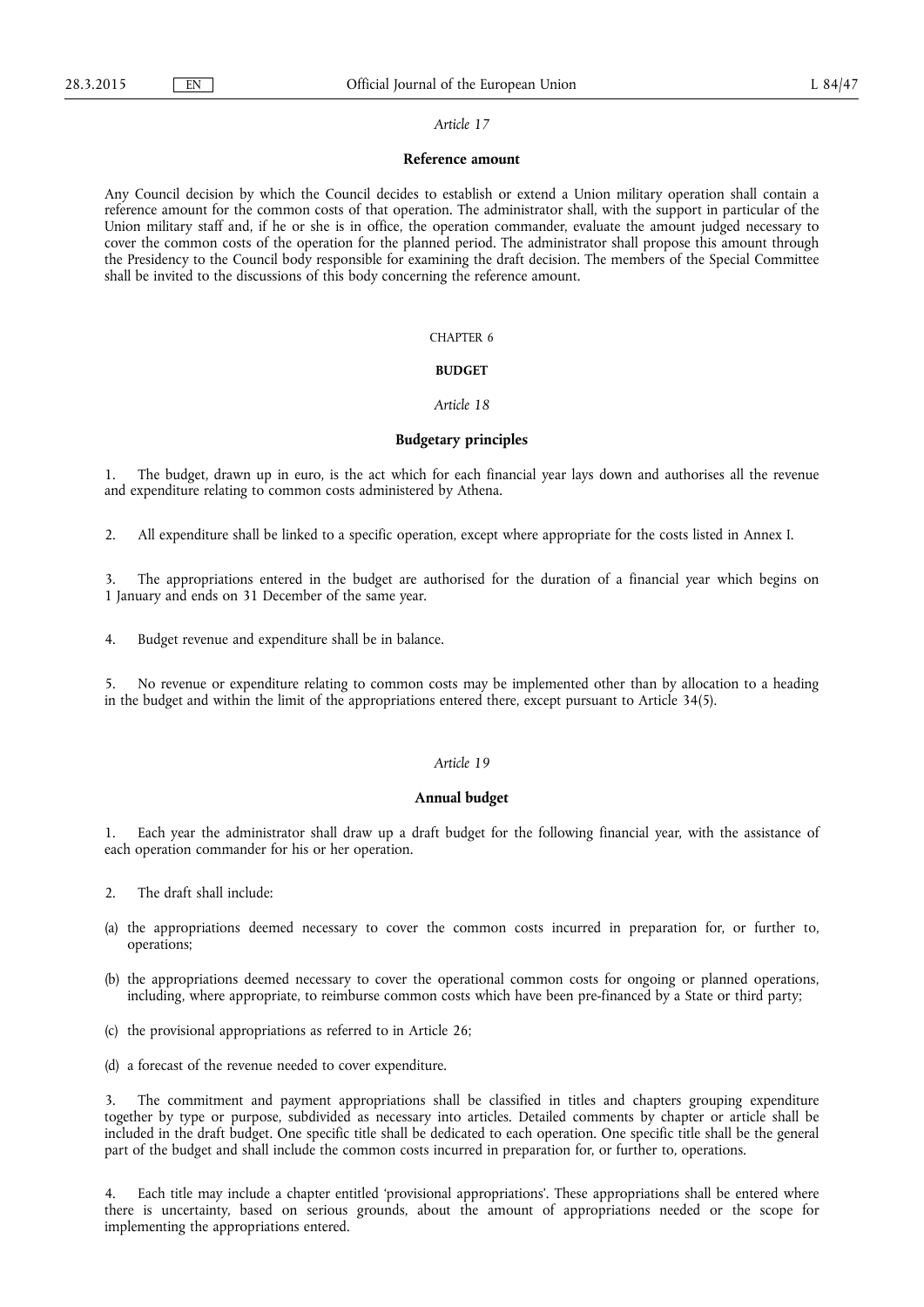- 5. Revenue shall consist of:
- (a) contributions payable by the participating and contributing Member States and, where appropriate, by contributing third States;
- (b) miscellaneous revenue, subdivided by title, which includes interest received, revenue from sales and the budget outturn from the previous financial year, after it has been determined by the Special Committee.

6. The administrator shall propose the draft budget to the Special Committee by 31 October at the latest. The Special Committee shall approve the draft budget by 31 December. The administrator shall adopt the approved budget and notify the participating Member States and contributing third States.

# *Article 20*

# **Amending budgets**

1. In the case of unavoidable, exceptional or unforeseen circumstances, including when an operation is launched during the course of the financial year, the administrator shall propose a draft amending budget. The draft amending budget shall be drawn up, proposed, approved and adopted and notification given in accordance with the same procedure as the annual budget. The Special Committee shall discuss it taking account of its urgency.

2. When this draft amending budget results from the launching of a new operation or changes in the budget of an ongoing operation, the administrator will inform the Special Committee of the total costs foreseen for this operation. If these costs substantially exceed the relevant reference amount, the Special Committee may request the Council to approve it.

3. The draft amending budget resulting from the launching of a new operation shall be submitted to the Special Committee within a period of four months after the approval of the reference amount, unless the Special Committee decides on a longer deadline.

### *Article 21*

#### **Transfers**

1. The administrator, where appropriate on the basis of a proposal by the operation commander, may make transfers of appropriations. The administrator shall inform the Special Committee of his or her intention, in so far as the urgency of the situation permits, at least one week in advance. However, the prior approval of the Special Committee shall be required when:

- (a) the planned transfer will amend the total of the appropriations provided for an operation;
	- or
- (b) the planned transfers between chapters during the financial year exceed 10 % of the appropriations entered in the chapter from which the appropriations are being drawn, as appearing in the adopted budget for the financial year on the date when the proposal for the transfer in question is made.

When he or she deems this to be necessary for the proper conduct of an operation, in the three months following the date of launching of the operation, the operation commander may make transfers of appropriations allocated for the operation, between articles and between chapters in the 'operational common costs' section of the budget. He or she shall inform the administrator and the Special Committee thereof.

# *Article 22*

#### **Carryover of appropriations**

In principle, the appropriations intended to cover the common costs incurred in preparation for, or further to, operations, which have not been committed are cancelled at the end of the financial year, if not otherwise provided for in paragraph 2.

2. Appropriations intended to cover the cost of storing material and equipment administered by Athena may be carried over once to the following financial year, when a commitment to that effect was made before 31 December of the current financial year. Appropriations intended to cover operational common costs may be carried over if they are necessary for an operation which has not been fully wound up.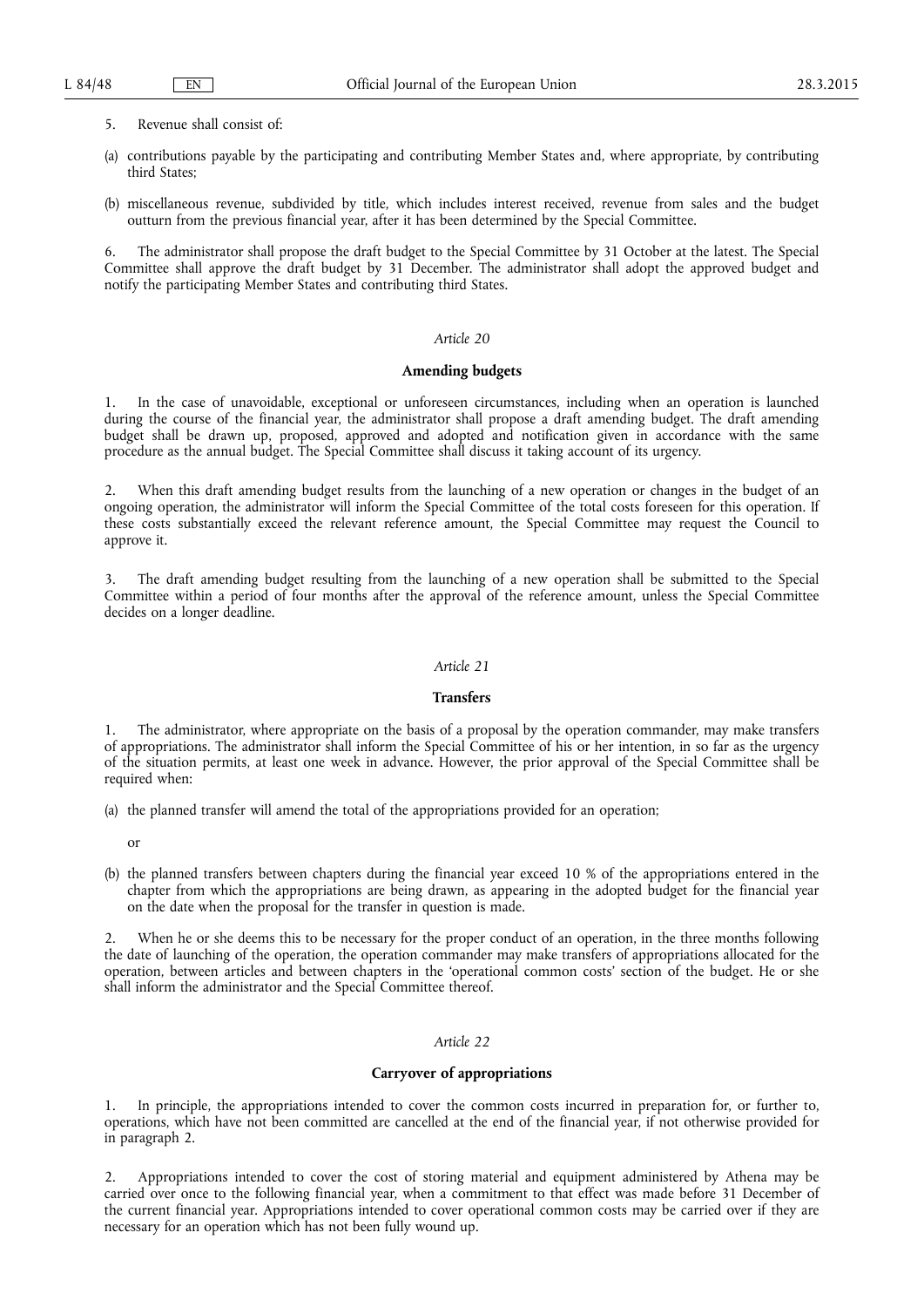3. The administrator shall submit proposals for the carrying over of non-committed appropriations from the preceding financial year to the Special Committee by 15 February. These proposals shall be deemed approved unless the Special Committee decides otherwise by 15 March.

4. The committed appropriations from the preceding financial year shall be carried over and the Special Committee shall be informed thereof by the administrator by 15 February.

# *Article 23*

# **Anticipated implementation**

Once the annual budget has been approved, appropriations may be used to cover commitments and payments in so far as operationally necessary.

#### CHAPTER 7

### **CONTRIBUTIONS AND REIMBURSEMENTS**

# *Article 24*

#### **Determination of contributions**

Payment appropriations to cover the common costs incurred in preparation for, or further to, operations which are not covered by miscellaneous revenue shall be financed by contributions from the participating Member States.

2. Payment appropriations to cover the operational common costs of an operation shall be covered by contributions from the contributing States.

3. The contributions payable by the contributing Member States for an operation shall be equal to the amount of the payment appropriations entered in the budget and intended to cover the operational common costs of that operation, after deduction of the amounts of the contributions payable for the same operation by contributing third States pursuant to Article 12.

4. The breakdown of contributions between the Member States from whom a contribution is required shall be determined in accordance with the gross national product scale as specified in Article 41(2) of the TEU and in accordance with the Council Decision 2014/335/EU, Euratom (<sup>1</sup>), or any other Council Decision which may replace it.

5. The data for the calculation of contributions shall be those set out in the 'GNI-based own resources' column in the 'Summary of financing of the general budget by type of own resource and by Member State' table appended to the latest general budget adopted by the Union. The contribution of each Member State from whom a contribution is due shall be proportional to the share of gross national income (GNI) of that Member State in the total GNI aggregate of the Member States from whom a contribution is due.

# *Article 25*

# **Schedule for payment of contributions**

1. When the Council has adopted a reference amount for a Union military operation, the contributing Member States shall pay their contributions at the level of 30 % of the reference amount, unless the Council decides on a different percentage. The administrator shall call for contributions according to operational needs for the operation up to the agreed level.

2. The Special Committee, on the basis of a proposal by the administrator, may decide that additional contributions will be called before the adoption of an amending budget for the operation. The Special Committee may decide to refer the matter to the competent preparatory bodies at the Council.

<sup>(</sup> 1 ) Council Decision 2014/335/EU, Euratom of 26 May 2014 on the system of own resources of the European Union (OJ L 168, 7.6.2014, p. 105).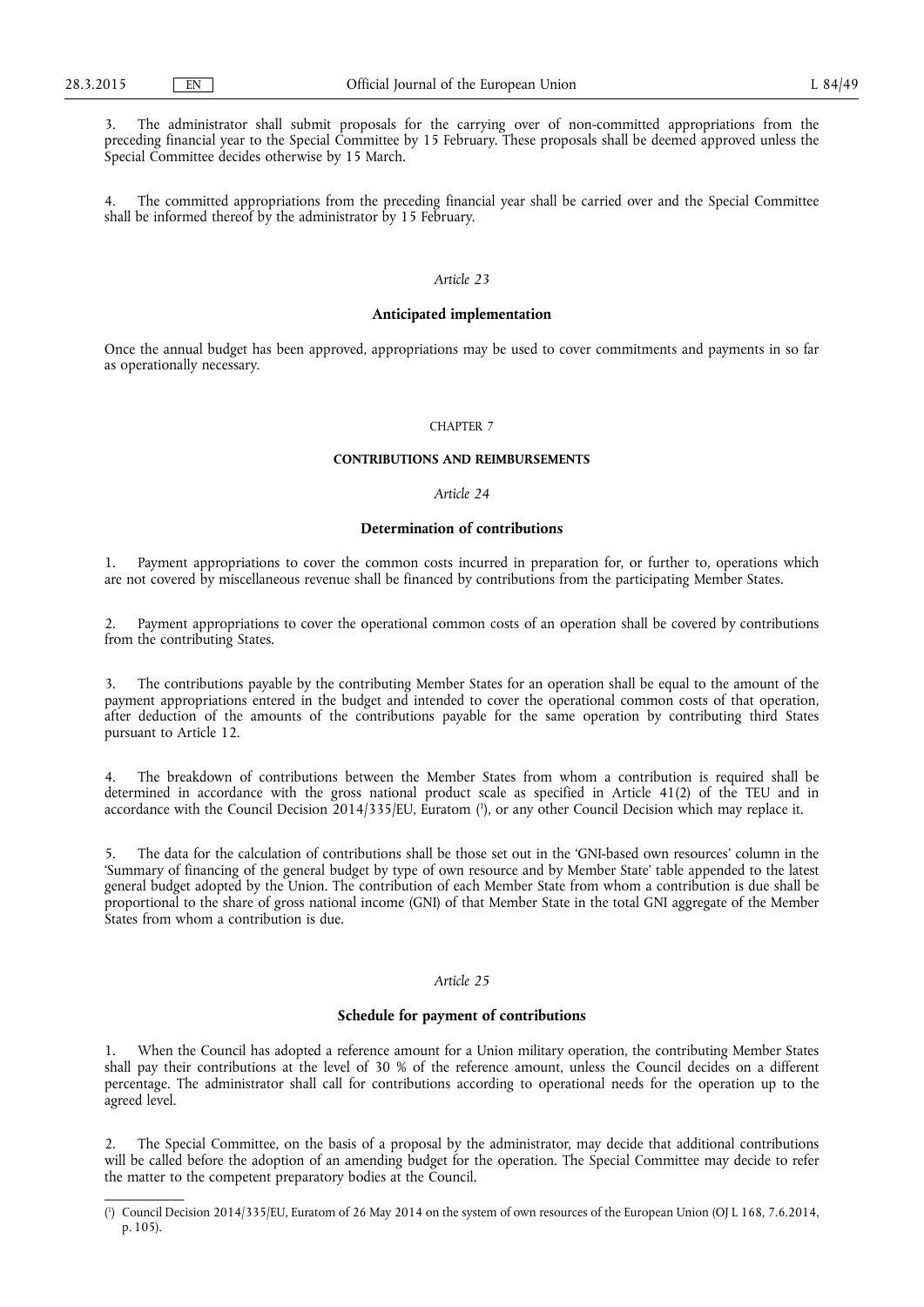3. When an amending budget has been adopted for a specific operation, the Member States shall pay the balance of the contributions which they owe for that operation in application of Article 24. However, when the operation is planned to last more than six months within a financial year, the balance of contributions shall be paid in two instalments. In such a case, the first instalment shall be paid within 60 days of the launching of the operation; the second instalment shall be paid by a deadline to be set by the Special Committee acting on a proposal from the administrator, taking into account operational needs. The Special Committee may depart from the provisions of this paragraph.

4. The administrator shall send the corresponding calls for contributions by letter to the national administrations whose details have been communicated to him or her when:

- (a) a draft budget for a financial year is approved by the Special Committee provided for in Article 19. The first call for contributions covers the operational needs for eight months. The second call for contributions covers the remaining balance of contributions, taking into account the balance of the previous year budget outturn if the Special Committee decided to enter this balance in the current budget after the audit opinion has been received;
- (b) a reference amount has been adopted as provided for in Article 25(1); or

(c) an amending budget is approved as provided for in Article 20.

5. Without prejudice to the other provisions in this Decision, the contributions shall be paid within 30 days following despatch of the relevant call for contributions, with the exception of the first call for contributions for a new financial year's budget, where the deadline for payment shall be 40 days following dispatch of the relevant call for contributions.

6. Once the draft aggregated budget has been submitted to the Special Committee, for those Member States with budgetary and financial procedures not allowing payment of their contribution within the established deadlines the administrator may issue to the State concerned, an anticipated call for contributions before the end of the current financial year as a prepayment for the call for contributions for the following financial year's budget.

- 7. Each contributing State shall pay the bank charges relating to the payment of its own contribution.
- 8. The administrator shall acknowledge receipt of contributions.

### *Article 26*

### **Early financing**

1. In the case of a Union military rapid response operation, contributions shall be due by contributing Member States at the level of the reference amount. Without prejudice to Article 25(3), payments shall be made as defined below.

2. For the purpose of the early financing of the Union military rapid response operations, the participating Member States shall either:

- (a) pay contributions to Athena in advance; or
- (b) when the Council decides to conduct a Union military rapid response operation to the financing of which they contribute, pay their contributions to the common costs of that operation within five days following despatch of the call at the level of the reference amount, unless the Council decides otherwise.

3. For the purpose referred to in paragraph 2, the Special Committee, composed of one representative of each of the Member States contributing in advance, shall establish provisional appropriations in a specific title in the budget. These provisional appropriations shall be covered by contributions payable by the Member States contributing in advance within 90 days following despatch of the call for these contributions.

4. Any provisional appropriations referred to in paragraph 3 which are used for an operation shall be replenished within 90 days following despatch of the call.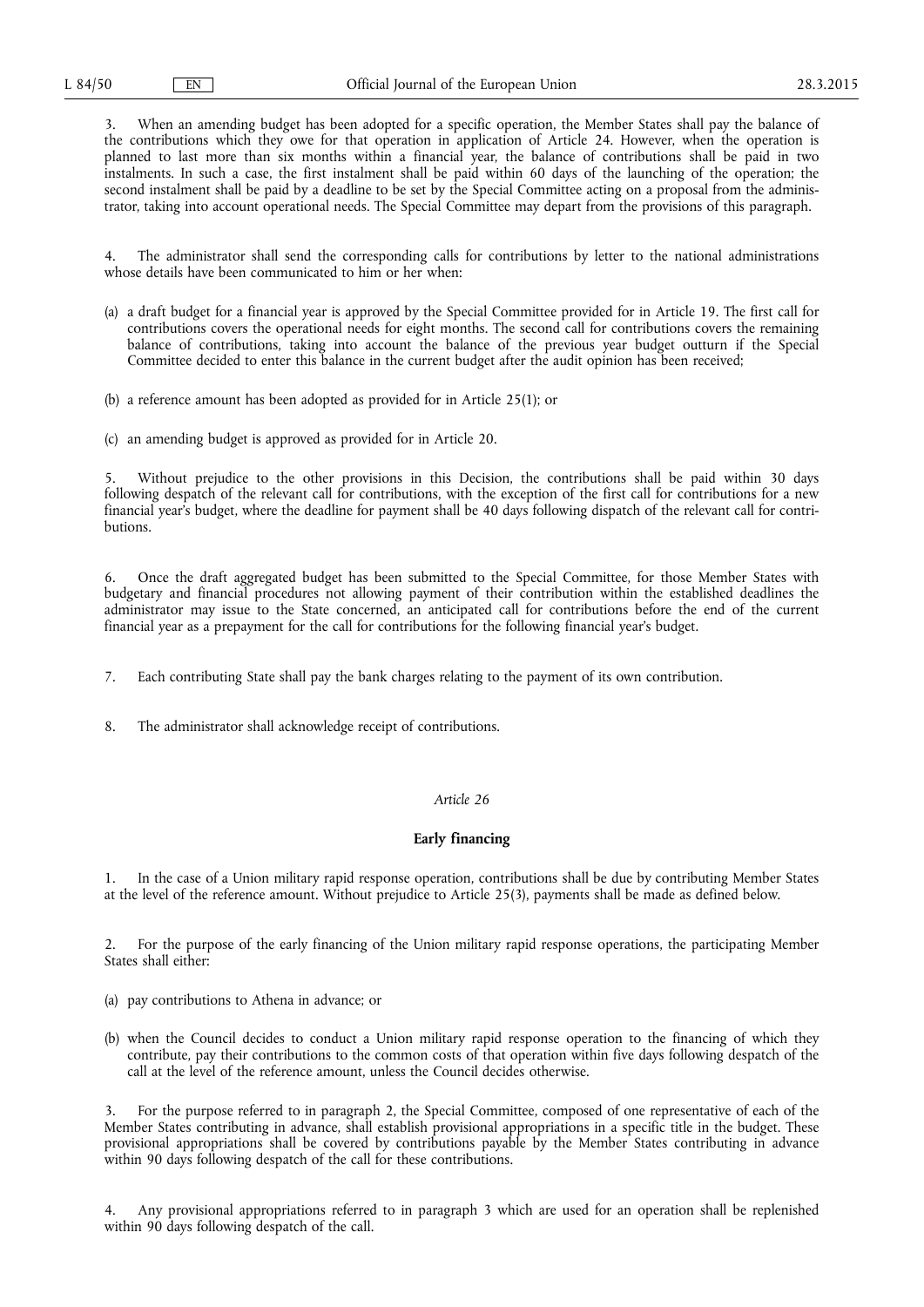5. Without prejudice to paragraph 1, any Member State contributing in advance may in specific circumstances authorise the administrator to use its contribution paid in advance to cover its contribution to an operation in which it participates, other than a rapid response operation. The contribution paid in advance shall be replenished by the Member State concerned within 90 days following despatch of the call.

6. Where funds are required for an operation, other than a rapid response operation, before sufficient contributions to that operation have been received:

- (a) contributions paid in advance by Member States which contribute to financing that operation after approval by the Member States contributing in advance, may be used up to 75 % of their amount to cover contributions due to that operation. The contributions paid in advance shall be replenished by the Member States contributing in advance within 90 days following despatch of the call;
- (b) in the case referred to in point (a) of this paragraph, contributions due for the operation under Article 25(1) from Member States that had not contributed in advance shall be paid, after approval by the Member States concerned, within five days following despatch of the call by the administrator.

7. The operation commander may commit and pay the amounts made available to him or her, including pursuant to Article 34(3).

8. Any Member State may reverse its option by notifying the administrator at least three months in advance.

9. Interest earned on the early financing will be apportioned annually to the Member States contributing in advance and added to their provisional appropriations. The amounts will be notified to those Member States as part of the annual budgetary approval process.

### *Article 27*

# **Reimbursement of pre-financing**

1. A Member State, a third State or, as appropriate, an international organisation which has been authorised by the Council to pre-finance a part of the common costs of an operation may obtain reimbursement from Athena by making a request accompanied by the necessary supporting documents and addressed to the administrator at the latest two months after the date of completion of the operation concerned.

2. No request for reimbursement may be honoured if it has not been approved by the operation commander, if still in office, and by the administrator.

3. If a request for reimbursement presented by a contributing State is approved, it may be deducted from the next call for contributions addressed to that State by the administrator.

4. If no call for contributions is anticipated when the request is approved, or if the approved request for reimbursement would exceed the anticipated contribution, the administrator shall make payment of the amount to be reimbursed within 30 days, taking account of Athena's cash flow and of what is needed to finance the common costs of the operation concerned.

5. Reimbursement shall be due in accordance with this Decision even if the operation is cancelled.

6. Reimbursement shall include interest earned on the amount made available through pre-financing.

# *Article 28*

# **Management by Athena of expenditure not included in common costs**

1. The Special Committee, on the basis of a proposal by the administrator, with the assistance of the operation commander, or by a Member State, may decide that the administrative management of certain expenditure in relation to an operation ('nation borne costs'), while remaining the responsibility of the Member State which it concerns, shall be entrusted to Athena.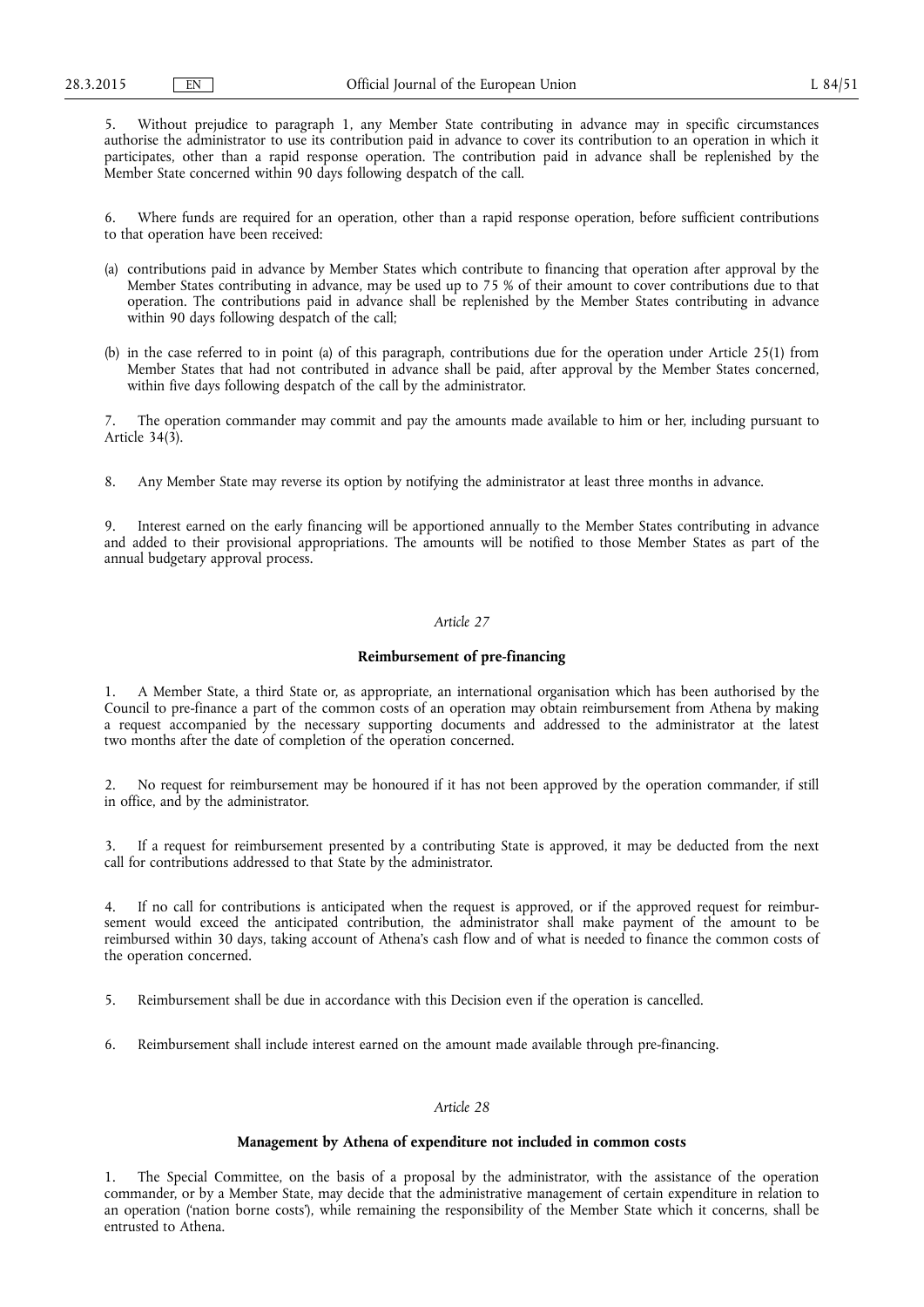2. The Special Committee, in its decision, may authorise the operation commander to enter into contracts on behalf of the Member States participating in an operation and, where appropriate, third parties, for the acquisition of the services and supplies to be financed as nation borne costs.

3. The Special Committee, in its decision, shall lay down the modalities for the pre-financing of nation borne costs.

4. Athena shall keep accounts of the nation borne costs entrusted to it and incurred by each Member State and, where appropriate, third parties. Each month it shall send each Member State and, where appropriate, those third parties, a statement of the expenditure borne by it and incurred by it or by its staff during the preceding month, and shall call for the necessary funds to pay for this expenditure. The Member States and, where appropriate, those third parties, shall pay Athena the funds required within 30 days following despatch of the call for funds.

#### *Article 29*

### **Management by Athena of pre-financing and expenditure not included in common costs to facilitate the initial deployment of the forces to an operation**

The Special Committee, if particular operational circumstances so require, on the basis of a proposal by the administrator, with the assistance of the operation commander, or by a Member State, may decide that the pre-financing and administrative management of certain expenditure in relation to an operation, while remaining the responsibility of the Member State which it concerns, shall be entrusted to Athena in order to facilitate the initial deployment of the forces to an operation, before participating Member States are confirmed. The management of these costs shall be assured within existing means and resources and the initial outlay capped at 20 % of the reference amount. In this case the Special Committee shall outline in its decision the modalities for pre-financing and reimbursement of the pre-financed amounts by the future participating Member States and third parties.

## *Article 30*

### **Management by Athena of third party financial contributions**

1. In line with the relevant provisions of the operation's legal framework and following PSC decision to accept the implementation or management of a project by the operation or a financial contribution by a third party or a Member State to the expenditure arising from the operation, the Special Committee may authorise that the administrative management of the funding for that project or of that financial contribution to be entrusted to Athena, within existing means and resources. This may include projects funded by the Union.

2. The cost relating to the management of the contribution should be covered by the contribution itself. The Special Committee may decide that certain costs associated with the contribution and relative to the active phase of the operation are eligible as common costs on a case-by-case basis.

3. For the purposes of the management of a contribution by a third party, the Union or a Member State, the administrator shall, upon approval by the Special Committee, negotiate and sign an ad hoc administrative arrangement with the third party, the Union or the Member State, defining the purpose, costs to be covered by the contribution and the management modalities of the contribution, including the accountability of the operation commander to the Special Committee. The Administrator shall make sure that the management of the contribution shall respect the ad hoc arrangements and shall provide to the contributor concerned, directly or through the operation commander, all the relevant information relating to the management of the contribution.

# *Article 31*

# **Interest on late payment**

1. If a State does not fulfil its financial obligations, the Union rules on interest on late payment determined by Article 78 of Regulation (EU, Euratom) No 966/2012 ( 1 ) of the European Parliament and of the Council or any other Regulation which may replace it in relation to the payment of contributions to the Union budget shall be applicable by analogy.

When payment is late by no more than 20 days, no interest shall be charged. When payment is late by more than 20 days, interests shall be charged for the entire delay.

<sup>(</sup> 1 ) Regulation (EU, Euratom) No 966/2012 of the European Parliament and of the Council of 25 October 2012 on the financial rules applicable to the general budget of the Union and repealing Council Regulation (EC, Euratom) No 1605/2002 (OJ L 298, 26.10.2012, p. 1).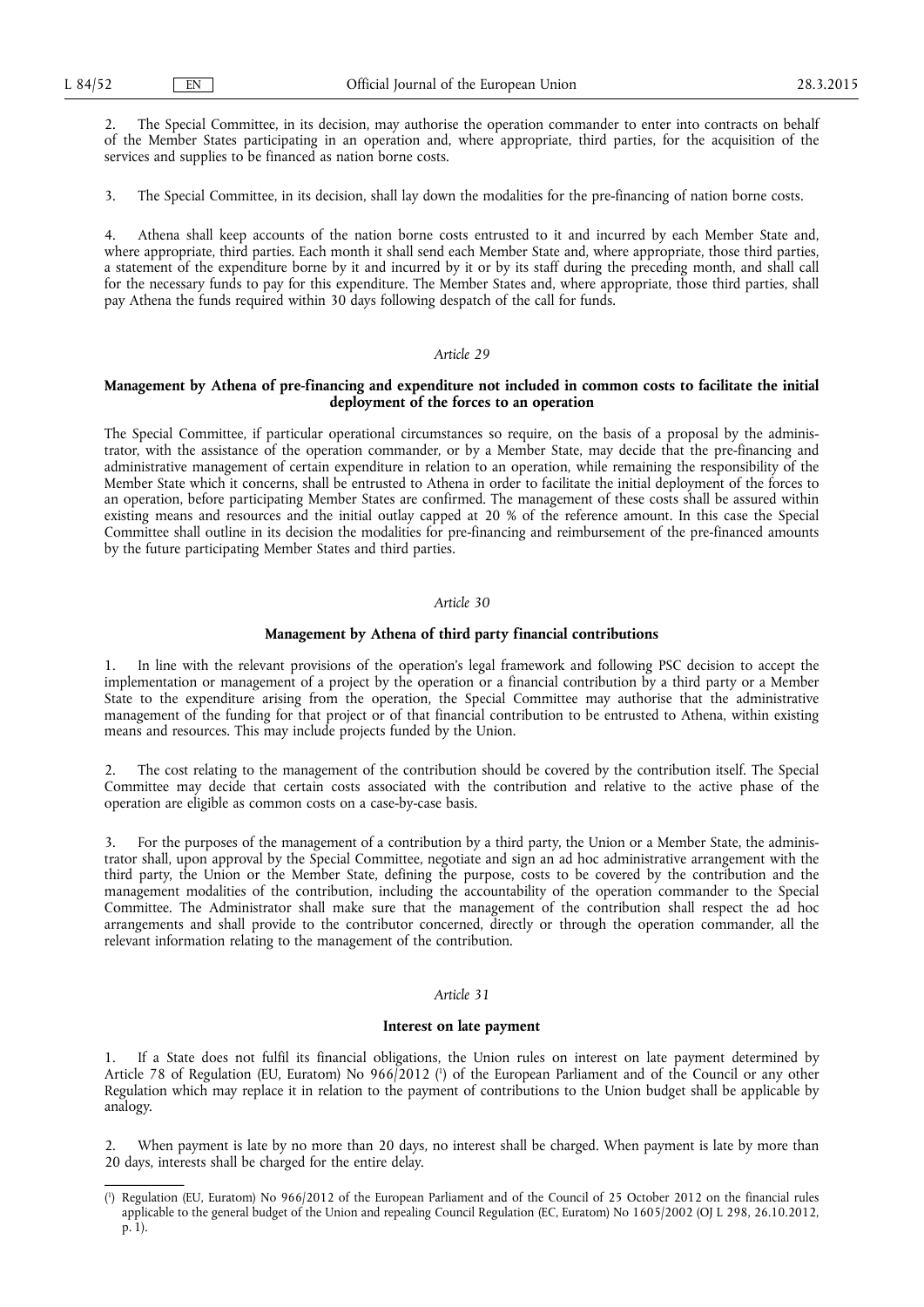### CHAPTER 8

#### **IMPLEMENTATION OF EXPENDITURE**

### *Article 32*

#### **Principles**

1. Athena's appropriations shall be used in accordance with the principles of sound financial management, i.e. economy, effectiveness and efficiency.

2. Authorising officers shall be responsible for implementing Athena's revenue and expenditure in accordance with the principles of sound financial management and for ensuring that the requirements of legality and regularity are complied with. To implement expenditure, the authorising officers shall make budgetary commitments and legal commitments, shall validate expenditure and authorise payments and shall undertake the preliminaries for the implementation of appropriations. An authorising officer may delegate his or her duties by a decision determining:

(a) staff at an appropriate level for such delegation;

(b) the extent of the conferred powers;

(c) the scope for beneficiaries to subdelegate their powers.

3. The implementation of appropriations according to the principle of the segregation of the authorising officer and the accounting officer shall be ensured. The duties of authorising officer and accounting officer shall be mutually incompatible. Any payment made from funds administered by Athena shall require the joint signature of an authorising officer and an accounting officer.

4. Without prejudice to this Decision, when the implementation of common expenditure is entrusted to a Member State, a Union institution or, as appropriate, an international organisation, that State, institution or organisation shall apply the rules applicable to the implementation of its own expenditure. When the administrator implements expenditure directly, it shall comply with the rules applicable to the implementation of the 'Council' section of the general budget of the Union.

5. However, the administrator may provide the Presidency with elements for proposal to the Council or the Special Committee on rules for the implementation of common expenditure.

6. The Special Committee may approve rules for the implementation of common expenditure which depart from paragraph 4.

### *Article 33*

# **Common costs incurred in preparation for, or further to, operations, or not linked directly to a specific operation**

The administrator shall perform the duties of authorising officer for expenditure covering the common costs incurred in preparation for, or further to, operations, as well as common costs which cannot be linked directly to a specific operation.

#### *Article 34*

#### **Operational common costs**

1. The operation commander shall carry out the duties of authorising officer for expenditure covering the operational common costs of the operation he or she commands. However, the administrator shall carry out the duties of authorising officer for expenditure covering the operational common costs incurred during the preparatory phase of a specific operation, which are implemented directly by Athena, or related to the operation after the end of its active phase.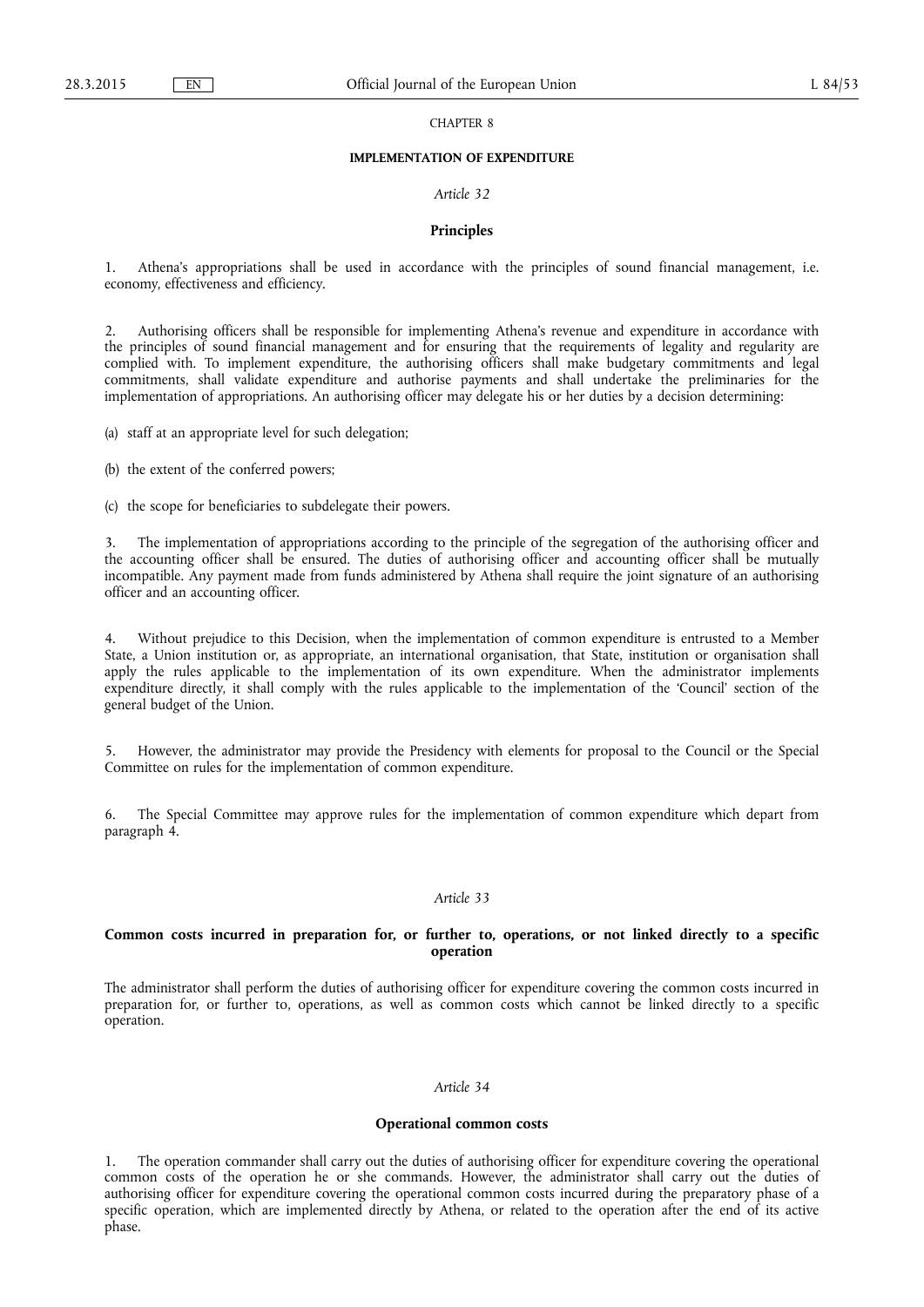2. The sums required for the implementation of expenditure on an operation shall be transferred by the administrator from Athena's bank account to the operation commander, upon his or her request, into the bank account opened on behalf of Athena, of which the operation commander has provided the details.

By way of derogation from Article 18(5), the adoption of a reference amount shall activate the right of the administrator and the operation commander, each in his or her area of competence, to commit and pay expenses for the operation concerned up to the percentage of the reference amount approved as provided for in Article 25(1), unless the Council decides on a higher level for commitments.

The Special Committee, on the basis of a proposal from the administrator or the operation commander and taking into account the operational necessity and urgency, may decide that additional expenditure may be committed and, as appropriate, paid. The Special Committee may decide to refer the question to the competent preparatory bodies at the Council through the Presidency unless operational circumstances dictate otherwise. This derogation shall not be applied as from the date of adoption of a budget for the operation concerned.

4. During the period prior to the adoption of a budget for an operation, the administrator and the operation commander or his or her representative shall report to the Special Committee every month, each reporting on the matters concerning him or her, as regards the expenses which are eligible as common costs for that operation. The Special Committee, on the basis of a proposal by the administrator, the operation commander or a Member State, may issue directives on the implementation of expenditure during that period.

5. By way of derogation from Article 18(5), in the case of imminent danger to the lives of personnel involved in a Union military operation, the operation commander for that operation may implement the necessary expenditure to save the lives of those personnel, in excess of the appropriations entered in the budget. He or she shall inform the administrator and the Special Committee as soon as possible. In such a case, the administrator shall, liaising with the operation commander, propose the transfers needed to finance this unexpected expenditure. If it is not possible to ensure sufficient funding for such expenditure by means of a transfer, the administrator shall propose an amending budget.

#### CHAPTER 9

### **FINAL DESTINATION OF EQUIPMENT AND INFRASTRUCTURE FINANCED IN COMMON**

#### *Article 35*

#### **Equipment and infrastructure**

1. A depreciation rate for equipment and other assets for all operations shall be proposed by the administrator to the Special Committee. If operational circumstances so require, and upon approval by the Special Committee, the operation commander may apply a different depreciation rate.

With a view to winding up the operation which he or she has commanded, the operation commander shall propose to the Special Committee a final destination for the equipment and infrastructure financed in common for that operation.

The administrator shall manage the equipment and infrastructure remaining after the end of the active phase of the operation, with a view if necessary to finding its final destination.

The final destination of equipment and infrastructure financed in common shall be approved by the Special Committee, taking into account operational needs and financial criteria. The final destination may be as follows:

- (a) in the case of infrastructure, be sold or transferred through Athena to the host country, a Member State or a third party;
- (b) in the case of equipment, be sold through Athena to a Member State, the host country or a third party, or be stored and maintained by Athena, a Member State or such a third party, for use in a subsequent operation.

When sold, equipment and infrastructure shall be sold for their market value, or, where no market value can be determined, for a fair and reasonable price taking into account specific local conditions.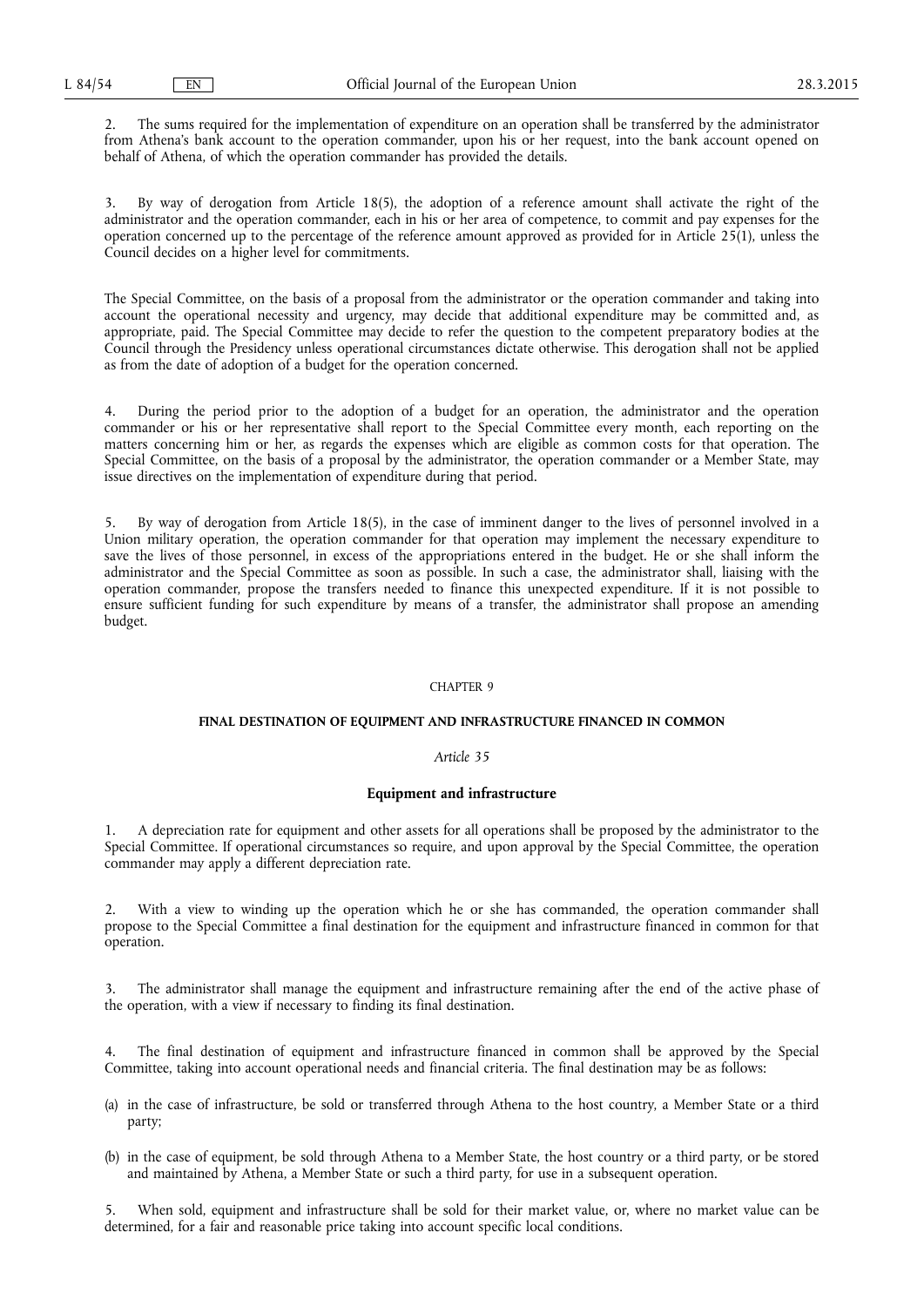6. Sale or transfer to the host country or a third party shall be in accordance with the relevant security rules in force.

7. When it is decided that Athena shall retain equipment financed in common for an operation, the contributing Member States may ask for financial compensation from the other participating Member States. The Special Committee, composed of the representatives of all the participating Member States, shall take the appropriate decisions on the basis of a proposal from the administrator.

### CHAPTER 10

#### **ACCOUNTING AND INVENTORY**

### *Article 36*

#### **Accounting for operational common costs**

The operation commander shall keep accounts of transfers received from Athena, of expenditure he or she has committed and of payments made and of revenue received, as well as an inventory of the movable property financed by the Athena budget and used for the operation which he or she commands.

### *Article 37*

### **Consolidated accounts**

The accounting officer shall keep the accounts of contributions called for and transfers made. He or she shall also draw up the accounts for the common costs incurred in preparation for, or further to, operations, and for operational expenditure and revenue implemented under the direct responsibility of the administrator.

2. The accounting officer shall draw up the consolidated accounts for Athena's revenue and expenditure. Each operation commander shall send him or her the accounts for the expenditure he or she has committed and the payments he or she has made, and of revenue received.

### CHAPTER 11

# **AUDIT AND PRESENTATION OF ACCOUNTS**

### *Article 38*

### **Regular reports to the Special Committee**

Every three months, the administrator shall present to the Special Committee a report on the implementation of revenue and expenditure since the beginning of the financial year. To this end, every operation commander shall provide the administrator with a report on expenditure relating to the operational common costs of the operation which he or she commands.

#### *Article 39*

### **Conditions for the exercise of controls**

1. The persons responsible for auditing Athena's revenue and expenditure shall, before carrying out their task, have received clearance for access to classified information up to at least 'SECRET UE/EU SECRET' level held by the Council, or equivalent clearance from a Member State or NATO, as appropriate. Those persons shall ensure that they respect the confidentiality of the information and protect the data of which they acquire knowledge during their audit task, in accordance with the rules applicable to that information and those data.

2. The persons responsible for auditing Athena's revenue and expenditure shall have access without delay and without giving prior notice to the documents and to the contents of all data supports relating to that revenue and expenditure, and to the premises where those documents and supports are kept. They may make copies. The persons involved in implementing Athena's revenue and expenditure shall give the administrator and the persons responsible for the audit of that revenue and expenditure the necessary assistance in performing their task.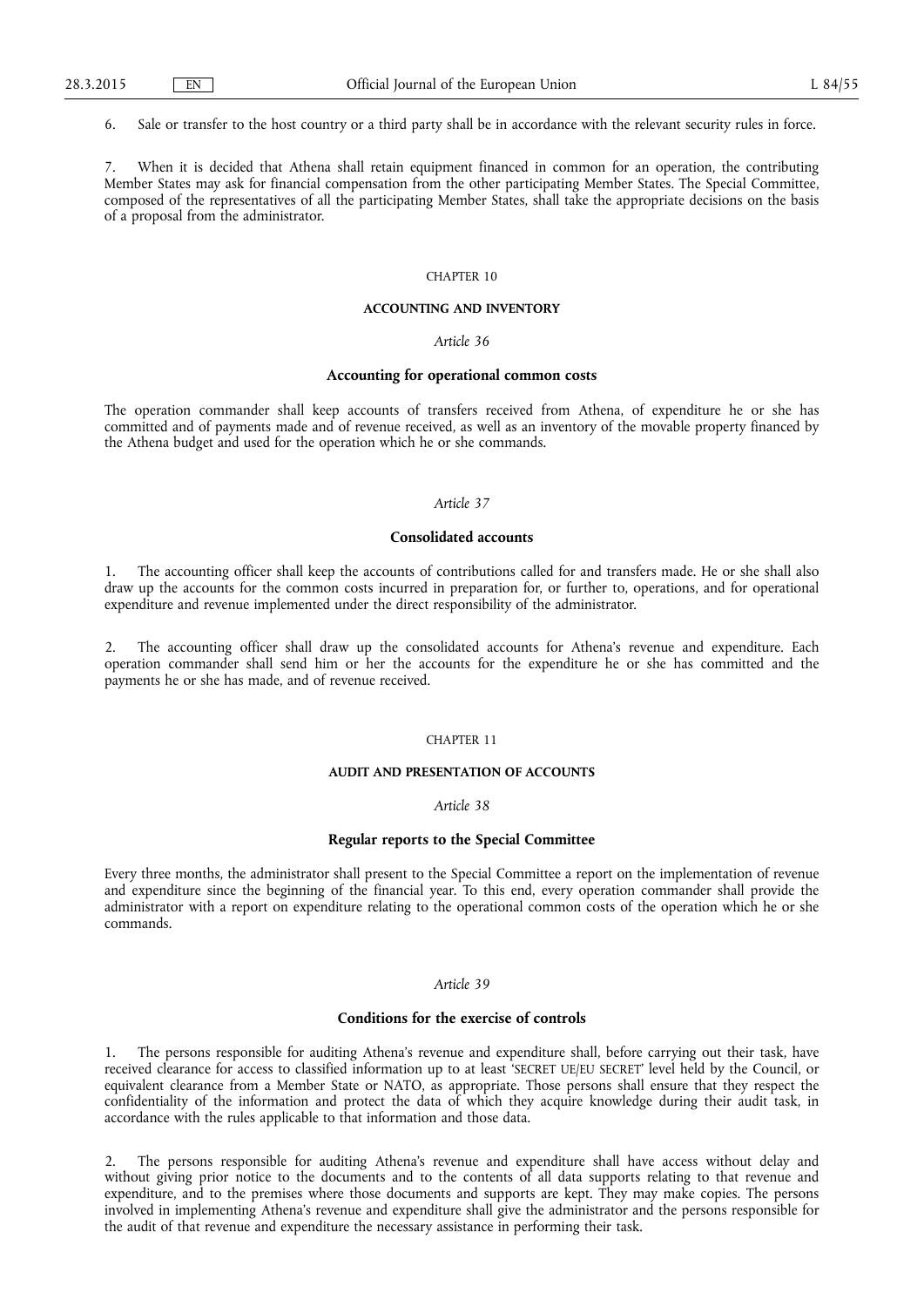### **External auditing of the accounts**

1. When the implementation of Athena's expenditure has been entrusted to a Member State, a Union institution or an international organisation, that State, institution or organisation shall apply the rules which apply to the auditing of its own expenditure.

2. However, the administrator or persons appointed by him or her may at any time carry out an audit of the common costs of Athena incurred in preparation for, or further to, operations, or the operational common costs of an operation. Furthermore, the Special Committee, on the basis of a proposal by the administrator or a Member State, may at any time appoint external auditors, whose tasks and conditions of employment it shall determine.

3. With a view to external audits, a six-member College of Auditors shall be established. The Special Committee shall appoint members for a three-year period, renewable once, from candidates proposed by the Member States. The Special Committee may extend a member's mandate by up to six months.

The candidates must be members of the highest national audit body of a Member State, or recommended by that body, and offer adequate guarantees of security and independence. They must be available to carry out tasks on behalf of Athena as needed. In carrying out these tasks:

- (a) the members of the College of Auditors shall continue to be paid by their audit body of origin; Athena shall bear their mission expenses in accordance with the rules applicable to officials of the Union of an equivalent grade;
- (b) the members shall neither request nor receive instructions other than from the Special Committee; within its audit mandate the College of Auditors and its members shall be completely independent and solely responsible for the conduct of the external audit;
- (c) the members shall only report on their task to the Special Committee;
- (d) the members shall check during the financial year as well as *ex post*, through controls on the spot as well as on supporting documents, that expenditure financed or pre-financed through Athena is implemented in accordance with the legislation applicable and the principles of sound financial management, i.e. economy, effectiveness and efficiency, and that internal controls are adequate

Each year, the College of Auditors shall elect its chairman from amongst its members or extend his or her term of office. It shall adopt the rules applicable to audits carried out by its members in accordance with the highest international standards. The College of Auditors shall approve the audit reports drawn up by its members before their transmission to the administrator and to the Special Committee.

4. The Special Committee may decide on a case-by-case basis and upon specific motivations to use other external bodies.

5. The cost of the audits carried out by auditors acting on behalf of Athena shall be considered as a common cost to be borne by Athena.

# *Article 41*

### **Internal auditing of the accounts**

1. On the basis of a proposal by the administrator and after informing the Special Committee, the Secretary-General of the Council shall appoint an internal auditor of the Athena mechanism, and at least one deputy internal auditor, for a period of four years, renewable up to a total period not exceeding 8 years; internal auditors must have the necessary professional qualifications and offer sufficient guarantees of security and independence. The internal auditor may not be either an authorising officer or accounting officer; he or she may not take part in the preparation of financial statements.

2. The internal auditor shall report to the administrator on dealing with risks, by issuing independent opinions on the quality of management and control systems and by issuing recommendations for improving the internal audit in operations and promoting sound financial management. He or she shall be responsible in particular for assessing the suitability and effectiveness of internal management systems and the performance of departments in implementing policies and reaching objectives by reference to the risks associated with them.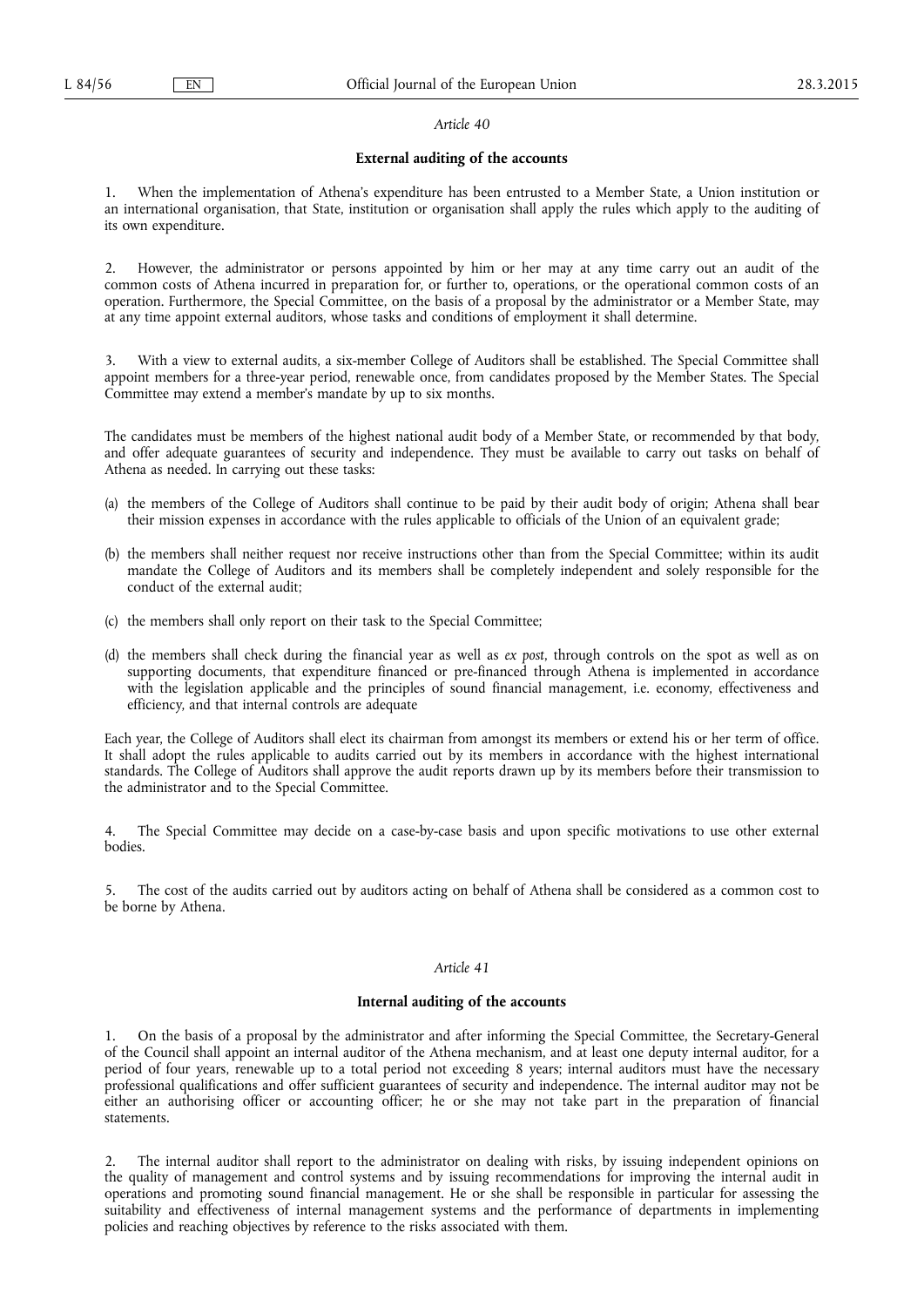3. The internal auditor shall perform his or her duties on all departments involved in the collection of Athena's revenue or the implementation of expenditure financed through Athena.

4. The internal auditor shall perform one or more audits during the financial year as appropriate. He or she shall report to the administrator and inform the operation commander of his or her findings and recommendations. The operation commander and the administrator shall ensure that action is taken on recommendations resulting from the audits.

5. The administrator shall submit a report each year to the Special Committee on the internal audit work done, indicating the number and type of internal audits carried out, observations made, recommendations put forward and how those recommendations were followed up.

6. Furthermore, each operation commander shall give the internal auditor full access to the operation which he or she commands. The internal auditor shall check that the financial and budgetary systems and procedures function correctly, and shall ensure that robust and effective internal audit systems are in operation.

7. The proceedings and reports of the internal auditor shall be made available to the College of Auditors along with all supporting documents relating thereto.

#### *Article 42*

# **Annual presentation and closure of accounts**

1. Each operation commander shall provide Athena's accounting officer by 31 March following the end of the financial year, or within four months following the end of the operation which he or she commands, whichever is the earlier, with the necessary information to establish the annual accounts for common costs, the annual accounts for expenditure pursuant to Article 28 and the annual activity report.

2. The administrator, with the assistance of the accounting officer and each operation commander, shall establish and provide to the Special Committee and the College of Auditors, by 15 May following the end of the financial year, the financial statements and the annual activity report.

3. The Special Committee shall be provided, within eight weeks of the transmission of the financial statements, by the College of Auditors with an audit opinion and, by the administrator, assisted by the accounting officer and each operation commander, with Athena's audited financial statements

4. The Special Committee shall be provided, by 30 September following the end of the financial year, with the audit report by the College of Auditors, and shall examine the audit report, the audit opinion and the financial statements with a view to granting a discharge to the administrator, the accounting officer and each operation commander.

5. In a manner consistent with Regulation (EU, Euratom) No 966/2012 or any other Regulation which may replace it, all accounts, inventories and related documents shall be retained, each at its level, by the accounting officer, each operation commander and when applicable by the administrator for a period of five years from the date on which the corresponding discharge was granted. When an operation is terminated, the operation commander shall ensure transmission of all accounts and inventories to the accounting officer.

6. The Special Committee shall decide to enter the balance of the budget outturn for a financial year for which the accounts have been approved in the budget for the following financial year, as revenue or expenditure depending on the circumstances, by means of an amending budget. The Special Committee may, however, decide to enter the balance of the abovementioned budget outturn after having received the audit opinion from the College of Auditors.

7. The part of the balance of the budget outturn for a financial year which comes from the implementation of appropriations intended to cover common costs incurred in preparation for, or further to, operations, shall be entered against the next contributions from participating Member States.

8. The part of the balance of the budget outturn which comes from the implementation of appropriations intended to cover the operational common costs of a given operation shall be entered against the next contributions from the Member States which have contributed to that operation.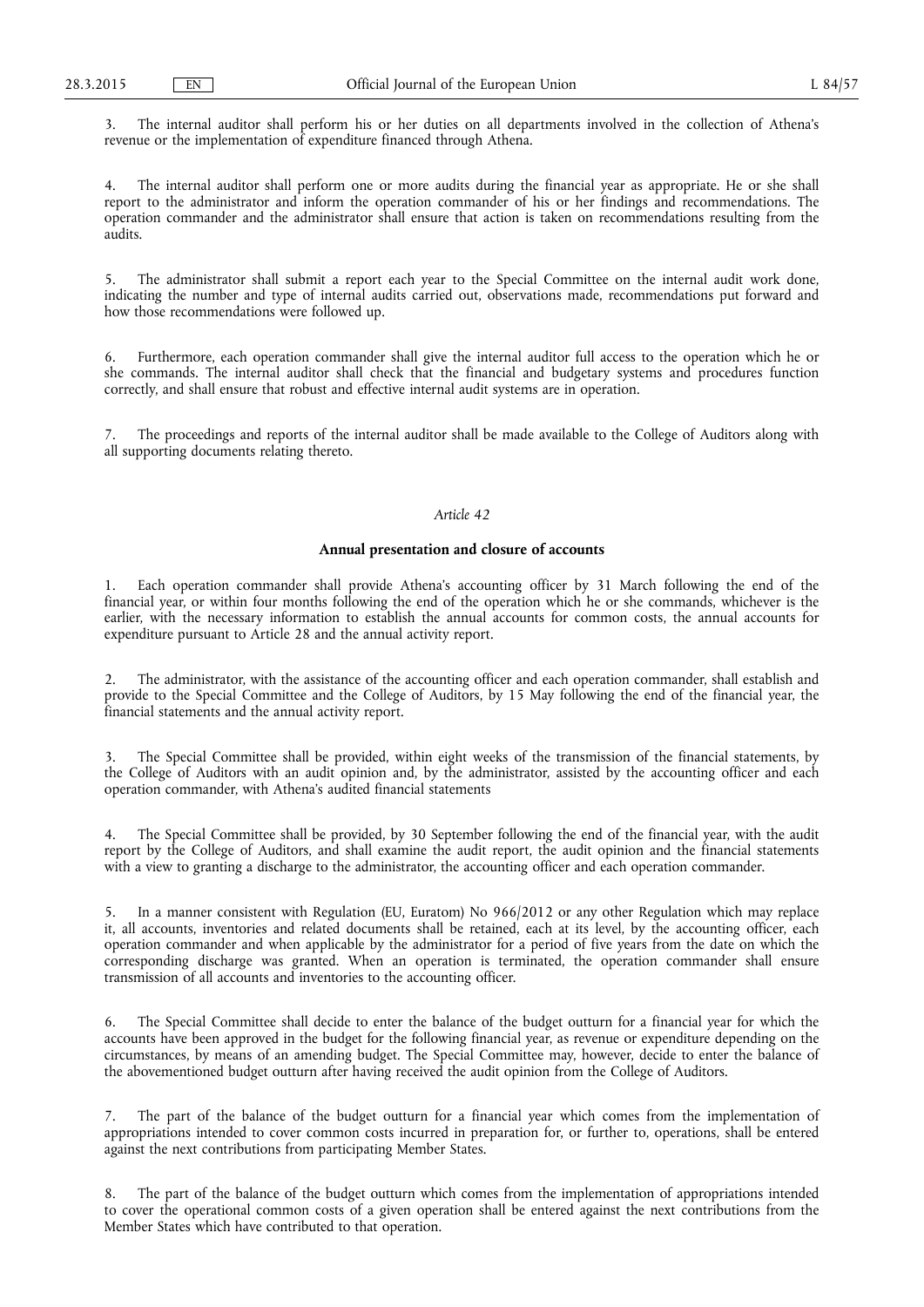9. If reimbursement cannot be done by deduction from the contributions due to Athena, the balance of the budget outturn shall be repaid to the Member States concerned according to the GNI key of the year of reimbursement.

10. Each Member State participating in an operation may provide information by 31 March each year to the administrator, where appropriate through the operation commander, on the incremental costs it has incurred for the operation during the previous financial year. This information shall be broken down to show the main items of expenditure. The administrator shall compile this information in order to provide the Special Committee with an overview of the incremental costs of the operation.

#### *Article 43*

#### **Closure of the accounts of an operation**

1. When an operation is complete, the Special Committee may decide, on the basis of a proposal by the administrator or by a Member State, that the administrator, with the assistance of the accounting officer and of the operation commander, shall submit to the Special Committee the financial statements for that operation, at least up to the date on which it was completed, and, if possible, up to the date on which it was wound up. The deadline imposed on the administrator may not be less than four months from the date on which the operation was completed.

2. If the financial statements cannot, within the given deadline, include the revenue and expenditure connected with the winding up of that operation, that revenue and expenditure shall appear in the financial statements for Athena and shall be examined by the Special Committee in the context of the procedure foreseen in Article 42.

3. The Special Committee shall, based on an opinion of the College of Auditors, approve the financial statements for the operation which have been submitted to it. It shall grant a discharge to the administrator, the accounting officer and each operation commander for the operation in question.

4. If reimbursement cannot be done by deduction from the contributions due to Athena, the balance of the budget outturn shall be repaid to the Member States concerned according to the GNI key of the year of reimbursement.

#### CHAPTER 12

# **MISCELLANEOUS PROVISIONS**

# *Article 44*

### **Liability**

1. The conditions governing the disciplinary or criminal liability of the operation commander, the administrator and other staff made available in particular by the Union institutions or Member States, in the event of misconduct or negligence in the implementation of the budget shall be governed by the staff regulations or the arrangements applicable to them. In addition, Athena may at its own initiative or at the request of a contributing State or third party bring a civil action against the abovementioned staff.

2. In no case may the Union or the Secretary-General of the Council be held liable by a contributing State as a result of the performance of their duties by the administrator, the accounting officer or the staff assigned to them.

3. The contractual liability which may arise from contracts concluded in the context of implementation of the budget shall be covered through Athena by the contributing States or third parties. It shall be governed by the law applicable to the contracts in question.

4. In the case of non-contractual liability, any damage caused by the operation headquarters, force headquarters and component headquarters of the crisis structure, the composition of which shall be approved by the operation commander, or by their staff in the course of their duties shall be covered through Athena by the contributing States or third parties, in accordance with the general principles common to the laws of the Member States and the staff regulations of the forces, applicable in the theatre of operations.

5. In no case may the Union or the Member States be held liable by a contributing State for contracts concluded in the framework of budget implementation or for damage caused by the units and departments of the crisis structure, the composition of which shall be approved by the operation commander, or by their staff in the course of their duties.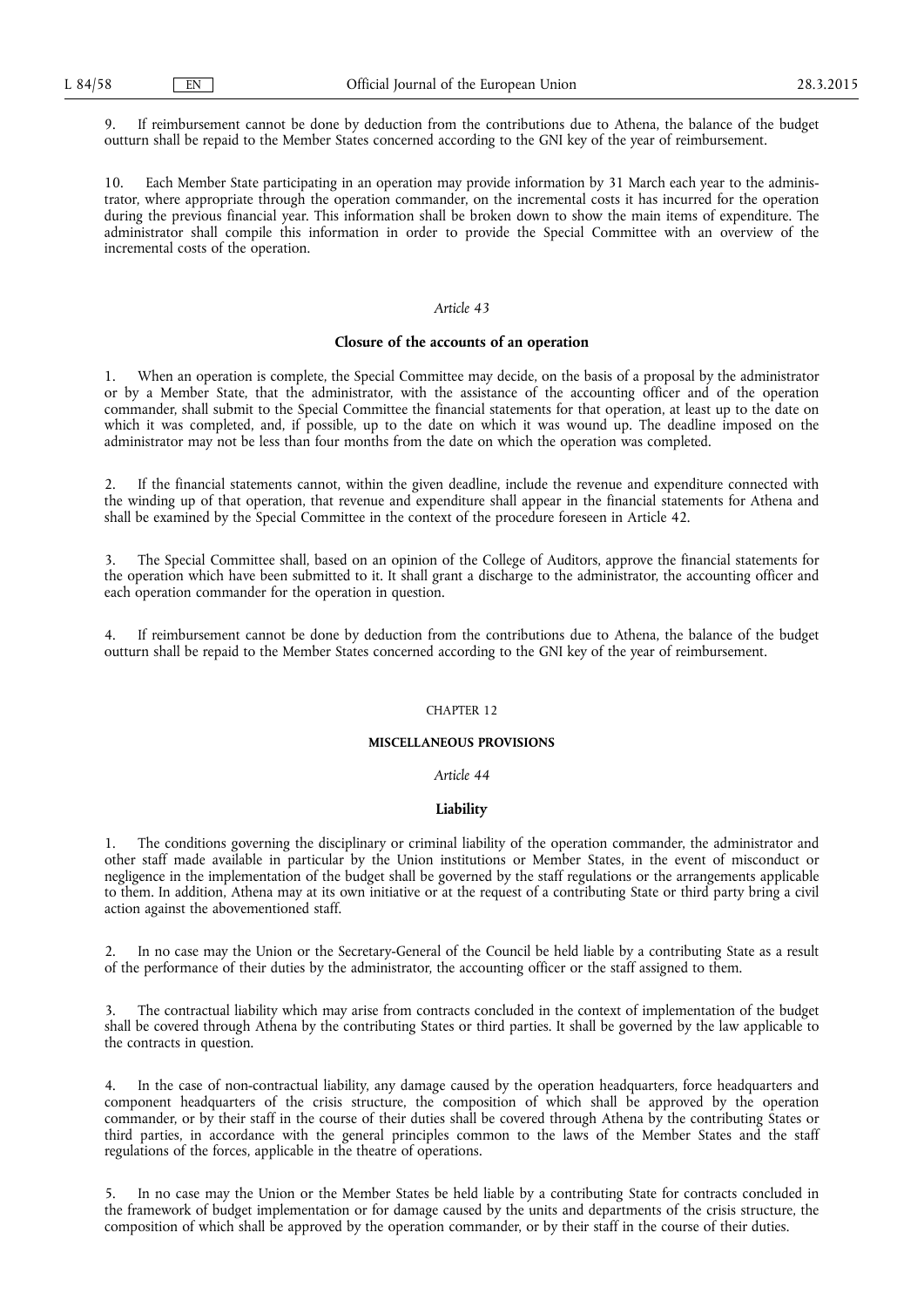### **Security**

Council Decision 2013/488/EU ( 1 ) or any other Council Decision which may replace it shall apply in relation to classified information relating to Athena proceedings.

# *Article 46*

#### **Protection of personal data**

Athena shall protect individuals with regard to the processing of their personal data in accordance with the principles and procedures laid down in Regulation (EC) No 45/2001 ( 2 ) of the European Parliament and of the Council. To this effect, the Special Committee shall adopt the necessary implementing rules upon a proposal of the Administrator.

#### *Article 47*

# **Review and revision**

All or part of this Decision, including its Annexes, shall be reviewed, if necessary, at the request of a Member State or following each operation. It shall be revised at least every three years. In the course of review or revision, all experts relevant to the proceedings, including in Athena's management bodies, may be called upon.

#### *Article 48*

#### **Repeal**

Decision 2011/871/CFSP is hereby repealed.

### *Article 49*

### **Entry into force**

This Decision shall enter into force on the date of its adoption.

Done at Brussels, 27 March 2015.

*For the Council The President*  E. RINKĒVIČS

<sup>(</sup> 1 ) Council Decision 2013/488/EU of 23 September 2013 on the security rules for protecting EU classified information (OJ L 274, 15.10.2013, p. 1).

<sup>(</sup> 2 ) Regulation (EC) No 45/2001 of the European Parliament and of the Council of 18 December 2000 on the protection of individuals with regard to the processing of personal data by the Community institutions and bodies and on the free movement of such data (OJ L 8, 12.1.2001, p. 1).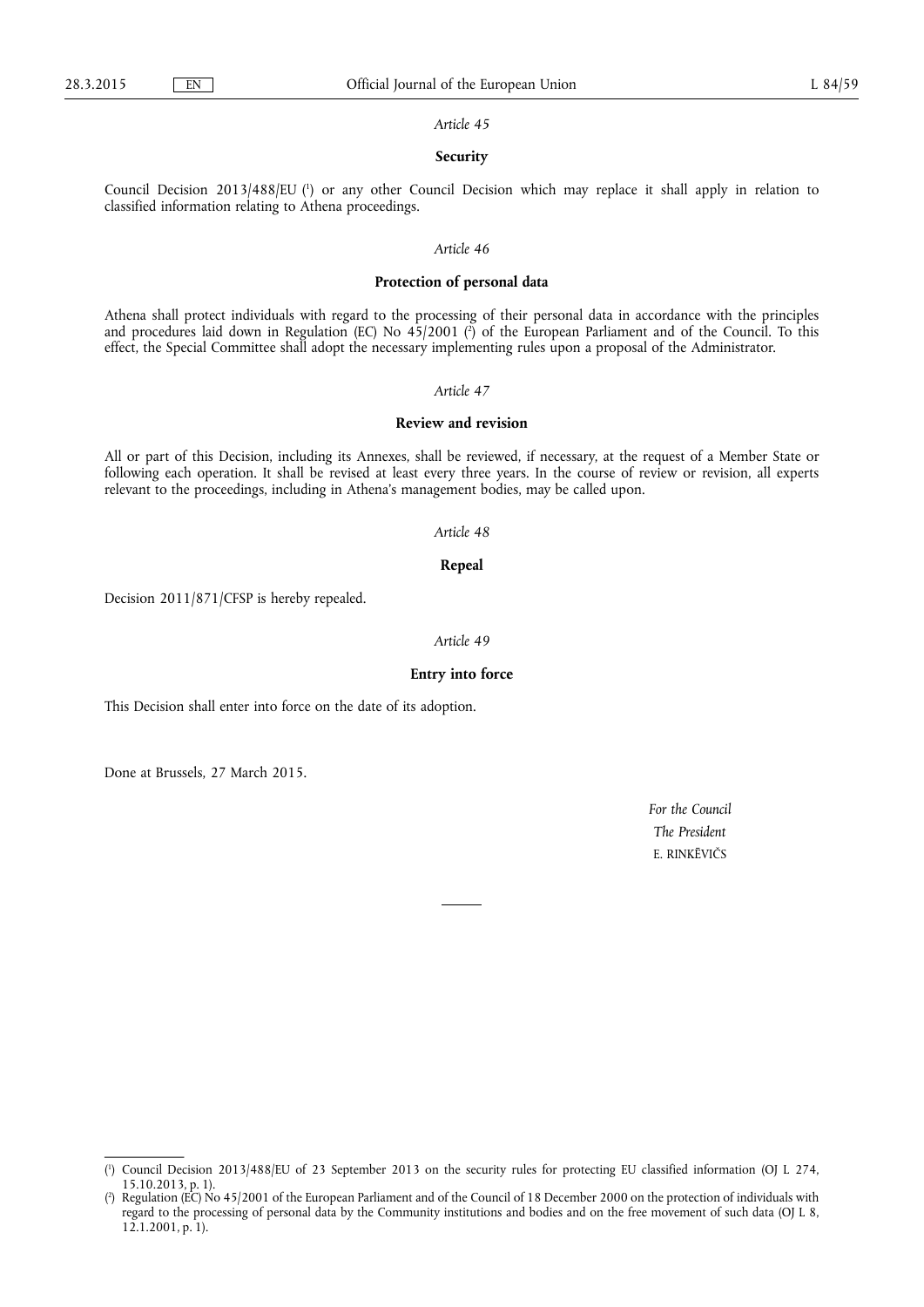# *ANNEX I*

# **COMMON COSTS BORNE BY ATHENA WHENEVER THEY ARE INCURRED**

In cases when the following common costs cannot be linked directly to a specific operation, the Special Committee may decide to allocate the corresponding appropriations to the general part of the annual budget. These appropriations should, as much as possible, be entered in the articles showing the operation to which they are most related.

- 1. Mission expenditure incurred by the operation commander and his or her staff for submitting an operation's accounts to the Special Committee.
- 2. Indemnities for damages and costs resulting from claims and legal actions to be paid through Athena.
- 3. Costs pursuant to any decision to store material which was acquired in common for an operation (where these costs are attributed to the general part of the annual budget, a link to a specific operation shall be indicated).

The general part of the annual budget shall furthermore include appropriations, where necessary, to cover the following common costs in operations to the financing of which the participating Member States contribute:

- 1. Banking costs.
- 2. Auditing costs.
- 3. Common costs relative to the preparatory phase of an operation as defined at Annex II.
- 4. Costs related to the development and maintenance of the Athena accounting and asset management system.
- 5. Costs related to the Administrative Arrangements and framework contracts in accordance with Article 11.

#### *ANNEX II*

### **OPERATIONAL COMMON COSTS RELATING TO THE PREPARATORY PHASE OF AN OPERATION BORNE BY ATHENA**

Incremental costs necessary for exploratory missions and preparations (in particular fact-finding missions and reconnaissance) by military and civilian personnel with a view to a specific Union military operation: transport, accommodation, use of operational communications tools, recruitment of local civilian personnel for the execution of the mission, e.g. interpreters and drivers.

Medical services: the cost of emergency medical evacuations (Medevac) of persons taking part in exploratory missions and preparations by military and civilian personnel with a view to a specific Union military operation, when medical treatment cannot be provided in theatre.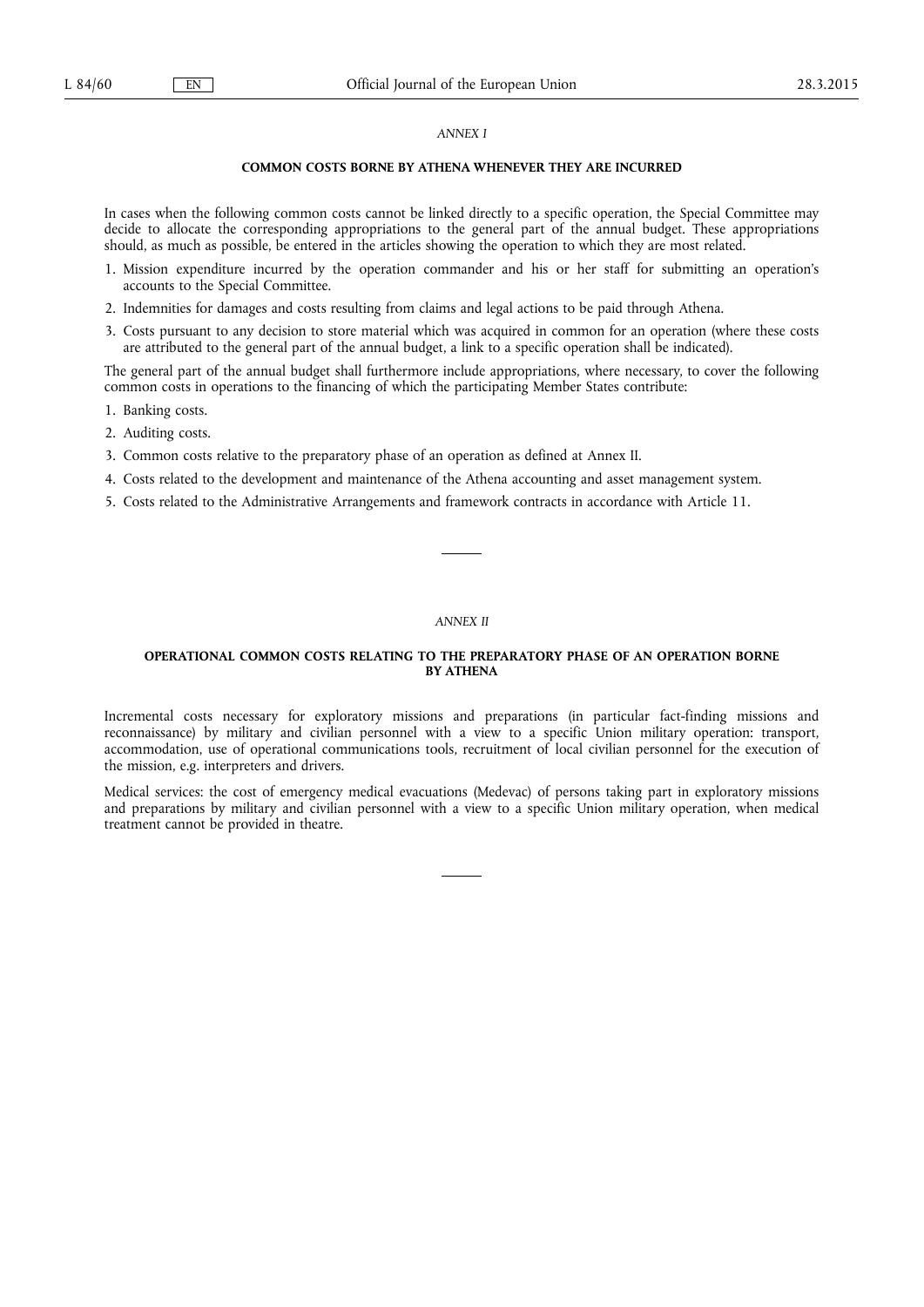### *ANNEX III*

#### PART A

### **OPERATIONAL COMMON COSTS RELATIVE TO THE ACTIVE PHASE OF OPERATIONS ALWAYS BORNE BY ATHENA**

For any Union military operation, Athena will bear as operational common costs the incremental costs required for the operation defined below.

- 1. Incremental costs for (deployable or fixed) headquarters for Union-led operations
- 1.1. Definition of headquarters whose incremental costs are financed in common:
	- (a) Headquarters (HQ): the headquarters (HQ); the command and support elements approved in the operation plan (OPLAN).
	- (b) Operation Headquarters (OHQ): the static, out-of-area headquarters of the operation commander, which is responsible for building up, launching, sustaining and recovering a Union force.

The definition of common costs applicable to an OHQ for an operation shall also be applicable to the General-Secretariat of the Council, the EEAS and Athena in so far as they are acting directly for that operation.

- (c) Force Headquarters (FHQ): the headquarters of a Union force deployed to the area of operations.
- (d) Component Command Headquarters (CCHQ): the headquarters of a Union component commander deployed for the operation (i.e. air, land, maritime and other special forces commanders whom it could be deemed necessary to designate depending on the nature of the operation).
- (e) Mission Headquarters (MHQ): the headquarters of a Union operation deployed to the area of operations replacing some or all the functions of both OHQ and FHQ.
- 1.2. Definition of incremental costs financed in common:
	- (a) Transport costs: transport to and from the theatre of operations to deploy, sustain and recover FHQs and CCH<sub>Os</sub>.
	- (b) Travel and accommodation: travel and accommodation costs incurred by the OHQ for official journeys necessary to an operation; travel and accommodation costs incurred by personnel from deployed HQs travelling on official journeys to Brussels and/or operation related meetings.
	- (c) Transport/travel (excluding 'per diem' costs) of HQs within the theatre of operations: expenditure related to vehicle transport and other travel by other means and freight costs, including travel by national augmentees and visitors; incremental costs of fuel over and above what normal operations would have cost; lease of additional vehicles; third-party insurance costs imposed by some countries upon international organisations conducting operations in their territory.
	- (d) Administration: additional office and accommodation equipment, contractual services and utilities, maintenance costs of the HQ buildings.
	- (e) Civilian personnel recruited specifically in the eligible HQs for the requirements of the operation: civilian personnel working in the Union, international and local personnel hired in theatre needed for the conduct of the operation over and above the normal operational requirements (including any overtime compensation payments).
	- (f) Communications between eligible HQs and between eligible HQs and directly subordinate forces: capital expenditure for the purchase and use of additional communications and IT equipment and costs for rendered services (lease and maintenance of modems, telephone lines, satphones, cryptofaxes, secure lines, internet providers, data lines, local area networks).
	- (g) Barracks and lodging/infrastructure: expenditure for acquisition, rental or refurbishing of required HQ facilities in theatre (rental of buildings, shelters, tents), if required.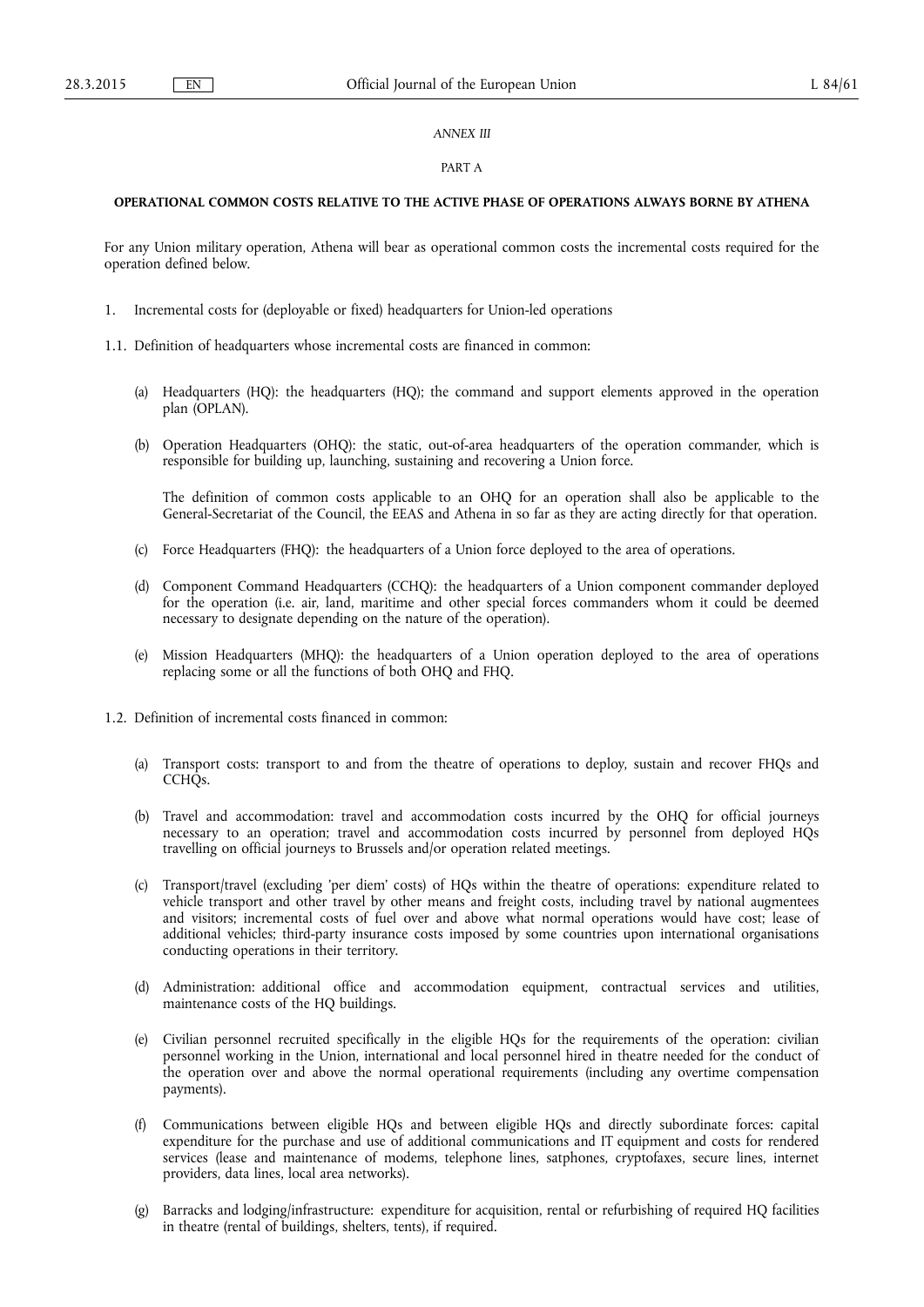- (h) Public information: costs related to information campaigns and to inform media at HQ level, in accordance with the information strategy developed by the HQ.
- (i) Representation and hospitality: representational costs; costs at HQ level necessary for the conduct of an operation.
- 2. Incremental costs incurred for providing support to the force as a whole

The costs defined below are those incurred as a consequence of the force deployment to its location:

- (a) Works for deployment/infrastructure: expenditure absolutely needed for the force as a whole to fulfil its mission (jointly used airport, railway, harbours, main logistical roads, including points of disembarkation and forward assembly areas; water surveys, pumping, treatment, distribution and disposal, water and power supply, earthworks and static force protection, storage facilities (in particular for fuel and ammunition), logistical assembly areas; technical support for jointly financed infrastructure).
- (b) Identification marking: specific identification marks, 'European Union' identity cards, badges, medals, flags in Union colours or other Force or HQ identification marking (excluding clothes, hats or uniforms).
- (c) Medical services and facilities: emergency medical evacuations (Medevac). Role 2 and 3 services and facilities at theatre operational element level, such as airports and disembarkation ports approved in the operation plan (OPLAN).]
- (d) Acquisition of information: Satellite images for intelligence approved in the operation plan (OPLAN), if they cannot be financed from the funds available in the budget of the European Union Satellite Centre (EUSC).
- 3. Incremental costs incurred by Union recourse to NATO common assets and capabilities made available for a Union-led operation.

The cost for the Union of the application for one of its military operations of the arrangements between the Union and NATO relating to release, monitoring and return or recall of NATO common assets and capabilities made available for a Union-led operation. Reimbursements by NATO to the Union.

4. Incremental costs incurred by the Union for goods, services or works included in the list of common costs and made available in a Union-led operation by a Member State, a Union institution, a third State or an international organisation pursuant to an arrangement referred to in Article 11. Reimbursements by a State, a Union institution or an international organisation based on such an arrangement.

#### PART B

### **OPERATIONAL COMMON COSTS RELATING TO THE ACTIVE PHASE OF A SPECIFIC OPERATION, BORNE BY ATHENA WHEN THE COUNCIL SO DECIDES**

Transport costs: transport to and from the theatre of operations to deploy, support and recover the forces necessary for the operation.

Multinational task force headquarters: the multinational headquarters of Union task forces deployed in the area of operation.

#### PART C

### **OPERATIONAL COMMON COSTS BORNE BY ATHENA WHEN REQUESTED BY THE OPERATION COMMANDER AND APPROVED BY THE SPECIAL COMMITTEE**

- (a) Barracks and lodging/infrastructure: expenditure for acquisition, rental or refurbishing of premises in theatre (buildings, shelters, tents), as necessary for the forces deployed for the operation.
- (b) Essential additional equipment: the rental or purchase in the course of the operation of unforeseen specific equipment essential for the execution of the operation, in so far as the purchased equipment is not repatriated at the end of the mission.